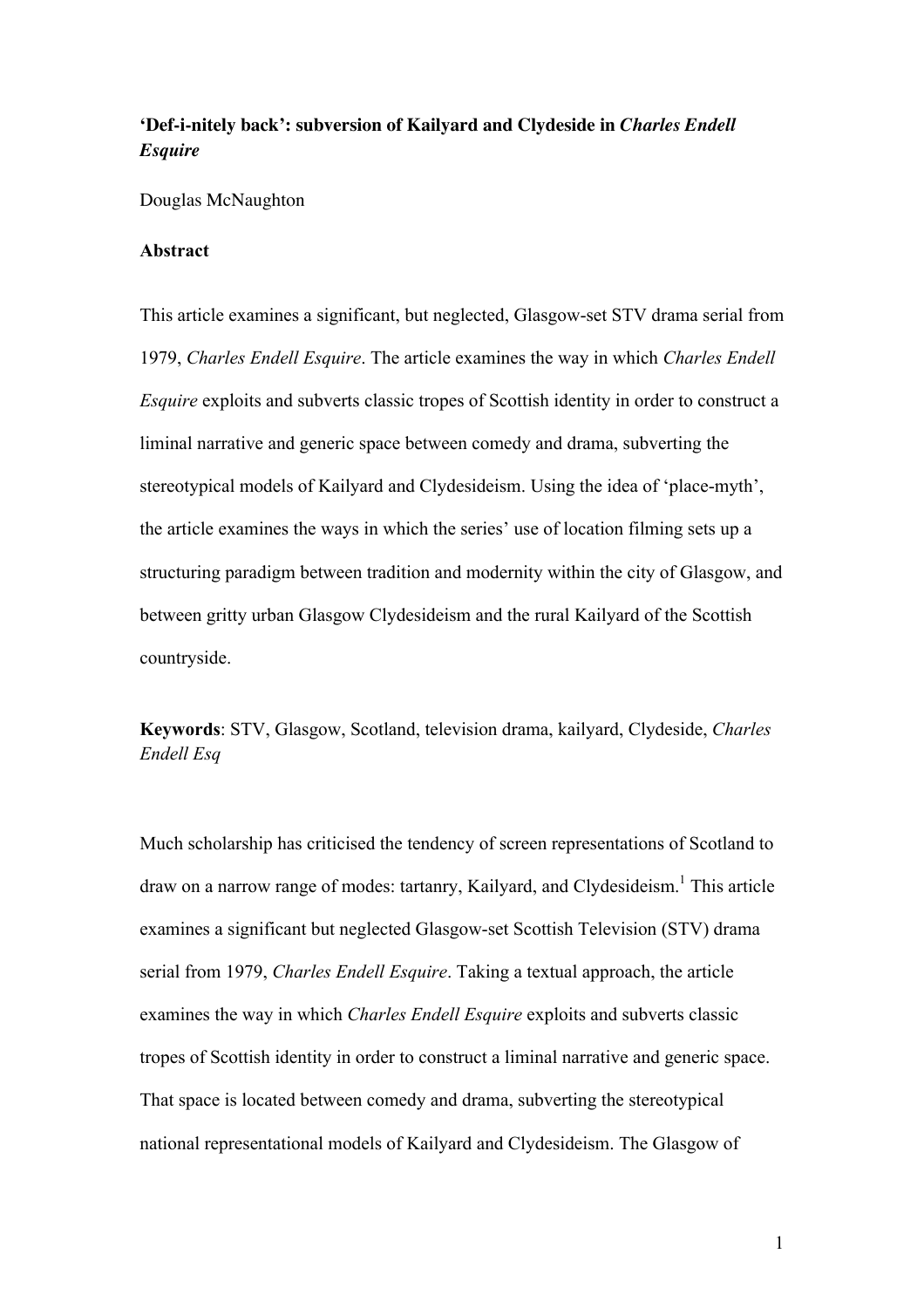*Charles Endell Esquire* is a liminal space insofar as the trope of the Glasgow "hard man" is comically subverted and deconstructed by featuring protagonists who are highly unsatisfactory at fulfilling this stereotype. Using Rob Shields' idea of 'placemyth',<sup>2</sup> the article examines the ways in which the series' use of location filming sets up a structuring paradigm between tradition and modernity within the city of Glasgow, and also between gritty urban Glasgow-set Clydesideism and the rural Kailyard mode associated with the lowland Scottish countryside. The article draws attention to the importance of regional identity as a key component of this hybrid comedy-drama, but also suggests that the representation of a historically specific regionality was instrumental, both culturally and institutionally speaking, in *Charles Endell Esquire*'s relatively swift cancellation.

Tim Edensor argues for the importance of symbolic representations of national identity in visual culture and calls for a critical focus on everyday popular culture and its role in reflecting and constructing national and regional identities. <sup>3</sup> The circulation of visual discourses (in particular, representations of iconic local landscapes) in domestic media such as television is central to this process of identity formation. As Jane Sillars points out, 'television drama provides a means to examine what visions of the nation circulate internally and externally, and how dominant discourses can be reproduced or reworked'.4 She also notes that 'ITV's regional structure prompted greater emphasis on representing the geographical variety of British life', $\frac{5}{3}$  in terms of the creation of a nationwide network of regional broadcasting franchise-holders. However, as John Cook argues, television drama is an expensive form of narrative and visual representation and thus often falls back on familiar images of a given local place or culture rather than developing new and challenging visions of such things.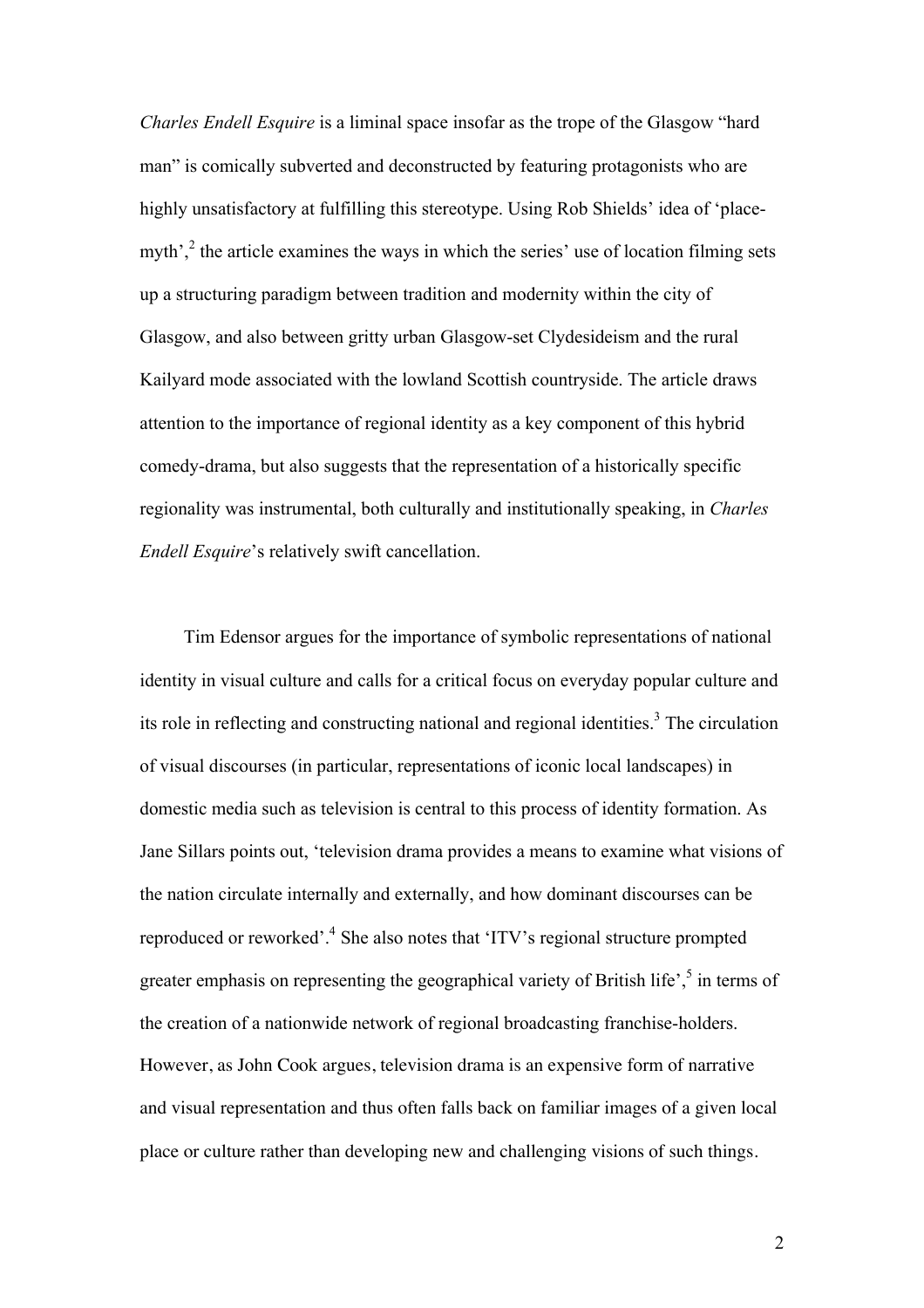Cook notes, for example, that much televisual representation of Scotland in the 1970s revolved around crime and 'had a kind of hard-boiled quality'.<sup>6</sup> In one sense such representations offered a refreshing change from romanticised tartanry and Kailyard stereotypes, but**:**

these hard-boiled images, with their sub-film noir excitement and their playing-up to 'no mean city' images of Glasgow to gain acceptance from network audiences, can be seen to have had their own inherent weaknesses and limitations from the very start: a masculinist discourse of urban hardness and violence which critics would later come to associate with some of the more negative aspects of 'Clydesideism'.<sup>7</sup>

Cook's argument here illustrates a wider phenomenon, namely, the tendency of critics to divide the history of Scottish television drama into broad discursive tendencies and traditions associated with the representational modes of tartanry, kailyard and Clydesideism. While these categories will be deployed more fully in the textual analyses that follow, this article also aims to show how close examination of obscure television case studies can prove fruitful in adding nuance to the broad contours of the existing critical models generally used to navigate the history of Scottish moving image cultures. To demonstrate the limitations of those models, the article surveys the place of historical research into archival Scottish television, and the methodological issues involved with this approach.

The original research for this article was connected with the 2015 'Television Drama: The Forgotten, the Lost and the Neglected' conference at Royal Holloway University. There is a range of ways in which television can be 'lost, forgotten or neglected', and one of these includes academic neglect. There currently exists, for example, a paucity of scholarly work on Scottish television drama. BBC English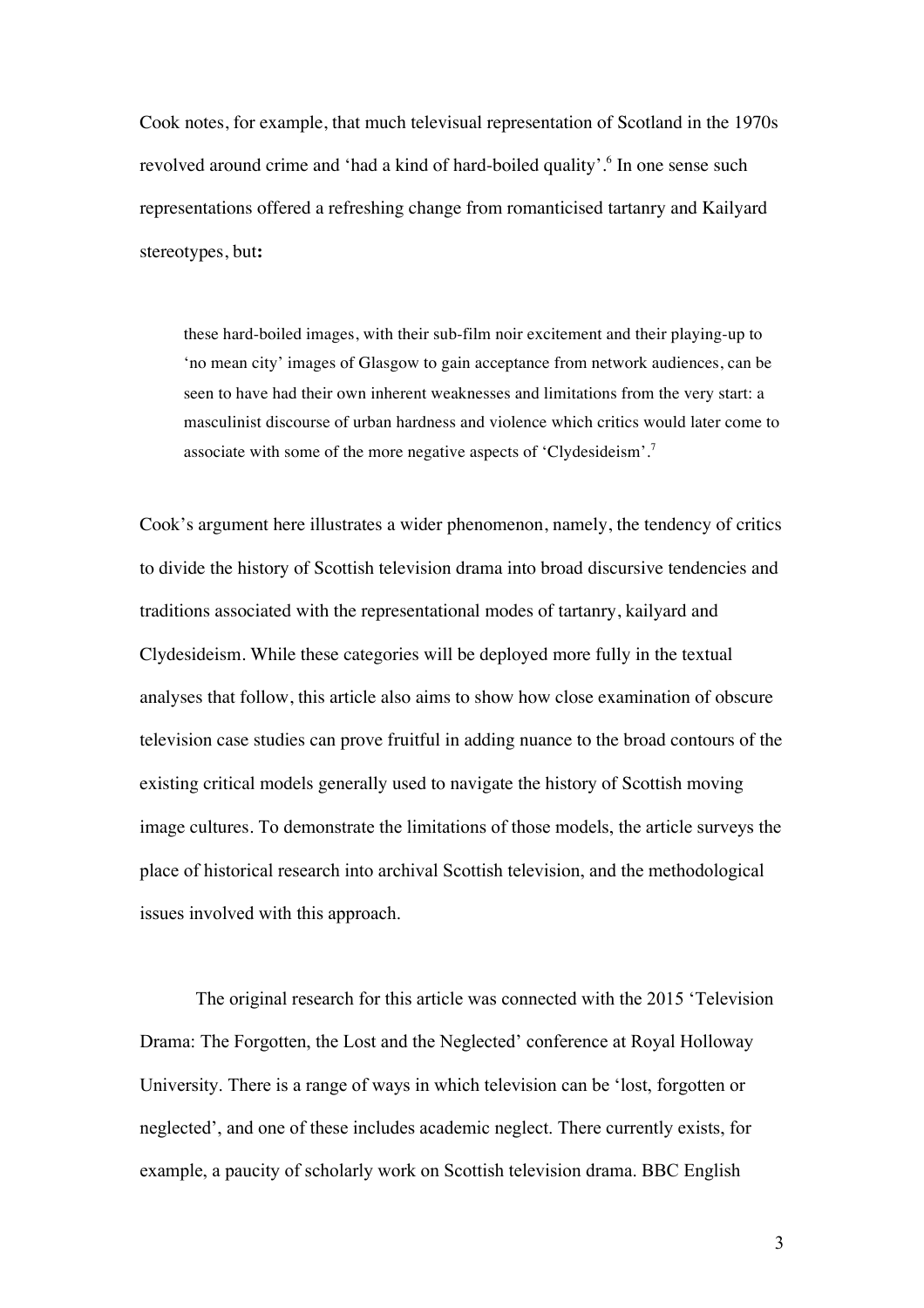Regions Drama has attracted scholarly research because of the former's commitment to portraying regional identities.<sup>8</sup> Granada television has been studied as a "quality" commercial broadcaster. <sup>9</sup> But otherwise, regional (i.e. non-London-based) television is largely outwith the critical canon. The drama output of both independent television and the BBC's regional centres is under-represented in scholarship. McDowell examines the politics of broadcasting in Scotland, but with little focus on drama.<sup>10</sup> Scottish television does not merit a chapter in Johnson and Turnock's *ITV Cultures*.<sup>11</sup> Other accounts feature limited coverage of television drama within wider Scottish media contexts, and display a tendency to focus on the traditionally "serious" canon of social realism.<sup>12</sup> More research is therefore needed on regional television's heterogeneous production practices and representations of Scottish place and culture.

Within the critical landscape outlined above, research on ITV has been neglected for various reasons that arise from ITV's complex historical position as a commercial public service broadcaster with a regionally federated structure. Johnson and Turnock suggest three reasons for this neglect of ITV. Firstly, the BBC is regarded as 'the elder statesman and "true" advocate of public service broadcasting;' as a consequence. 'ITV has perhaps been seen as less of a "Cinderella" institution and more of an "ugly sister"… characterized by controversy, acrimonious debate and anxiety'.<sup>13</sup> Secondly, there is the fact of conflict between ITV's commercial funding and its public service remit. ITV has often been understood not as a producer of "quality" programmes but of popular forms such as quizzes, light entertainment and action adventure series: 'This is in contrast to the broader tendency to associate those programmes that have received "serious" academic and critical attention with the BBC'.<sup>14</sup> Within the critically influential myth of the BBC's 1960s–'70s social realist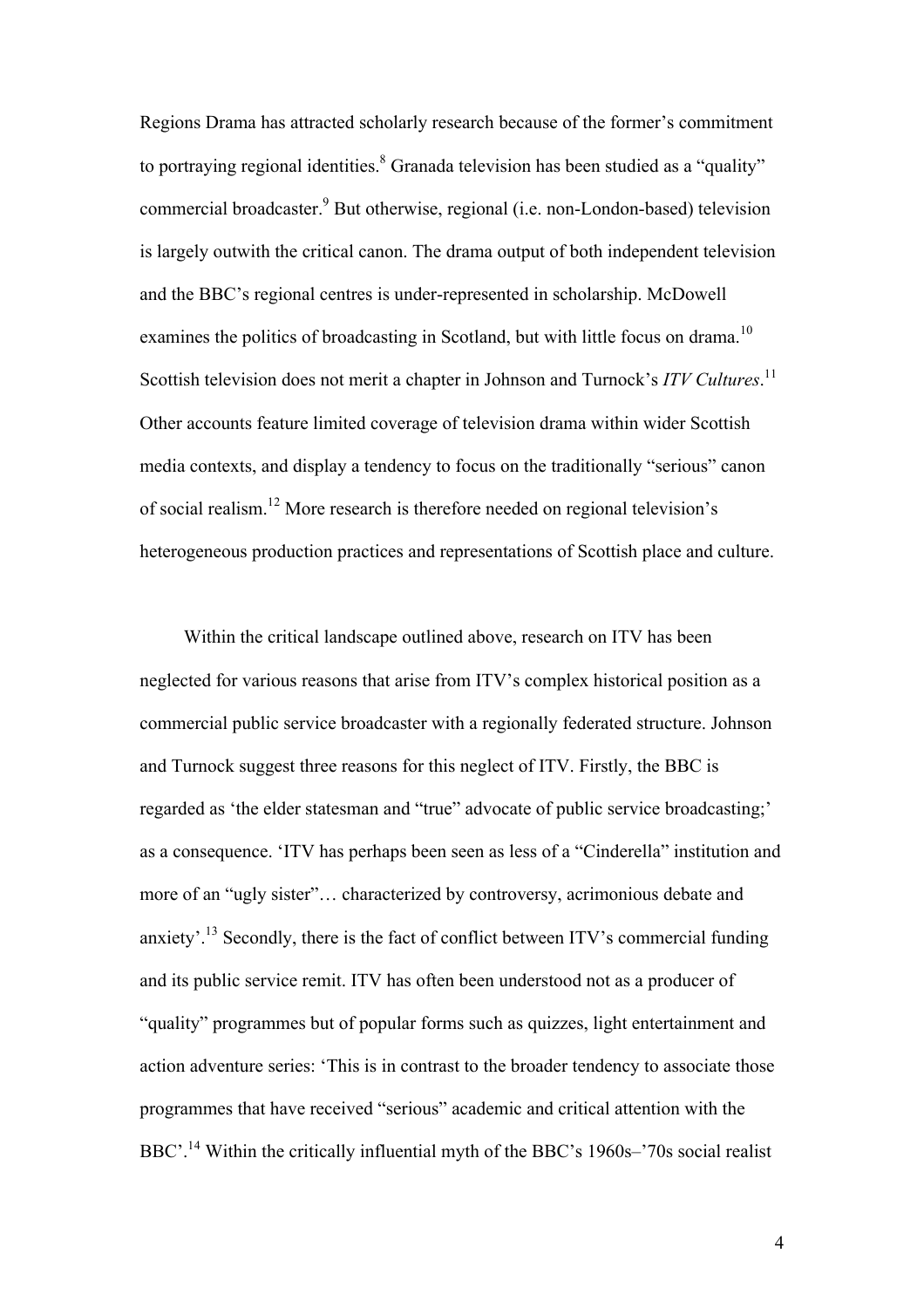Golden Age, ITV's "quality" programming of the period is seen as an exception rather than the rule. Thirdly, access to archive material (both actual programmes and paper records) is an issue. There are limits to the availability of historical programmes to view and institutional record keeping has been haphazard. The ITV network's structure means that archives are regionally dispersed and when companies lose their franchises they often dispose of their collections. Since 1993, the ITV Network Centre has kept an archive of papers but the availability and fate of this holding is uncertain at the time of writing. John McVie, Media Coordinator at STV, admits that:

In terms of archive paperwork, we have been left with a poor legacy at STV and there is very little paperwork in existence prior to the last 15 years. This can make researching archive programming very difficult and a lot of the knowledge we've gathered has been through talking to former employees, researchers, and information from sources such as the BFI.<sup>15</sup>

Given the various issues discussed above, STV is triply marginalised by the academy: firstly, as a commercial broadcaster; secondly, as a regional one; and, thirdly, as a non-English entity: much of the scholarship on regional "British" television drama has really meant regional *English* television drama. 16

By way of response to this state of affairs, this article examines a relatively obscure but arguably significant 1970s STV drama, *Charles Endell Esquire* (1979). *Charles Endell Esquire* was produced as a spin-off of London Weekend Television (LWT)'s *Budgie* (1971-72), created by Keith Waterhouse and Willis Hall and produced by Verity Lambert and Rex Firkin. Starring Adam Faith as the eponymous Ronald 'Budgie' Bird, this tale of a chirpy cockney petty criminal veered between comedy and drama and featured a florid performance from Iain Cuthbertson as Budgie's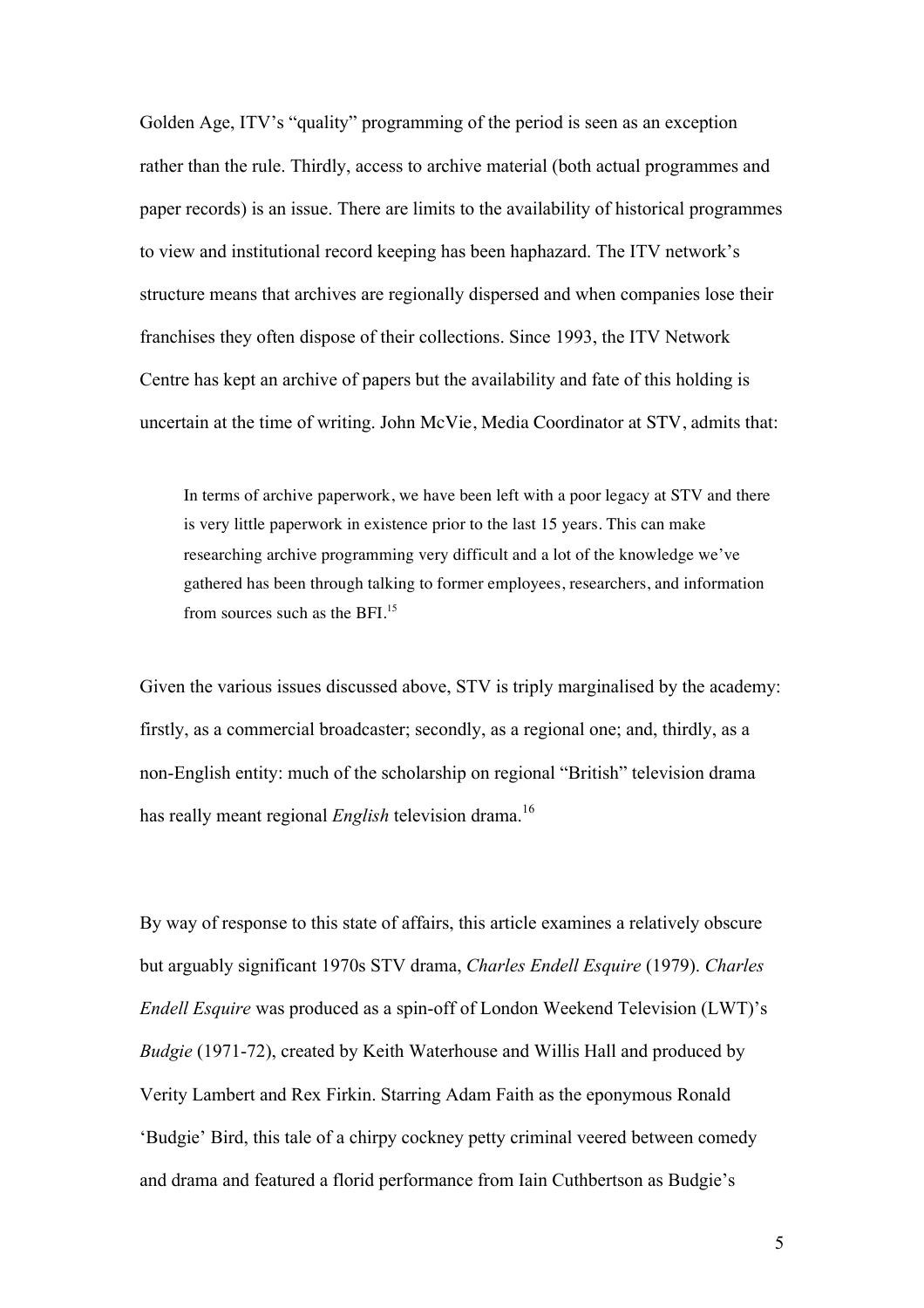sometime boss, Charlie Endell, a crooked Soho club owner and porn baron. The character of Endell was resurrected by STV in a six-part 1979 series in which he leaves prison and returns to Glasgow. The STV series attracted some of commercial television's most respected writers of the time. Developed by Robert Banks Stewart, the series also had scripts by Bill Craig, Terence Feely, Alistair Bell and Jeremy Burnham. The producer was Rex Firkin, who had produced network dramas such as *Manhunt* (LWT 1970)*, Within These Walls* (LWT 1974-78), *Upstairs Downstairs* (LWT 1971-75) and *Bouquet of Barbed Wire* (LWT 1976), and who had also executive produced the original *Budgie*. Directors were Gerry Mill, David Andrews and Clarke Tait.

The series' premise is that Charles Endell returns to Glasgow after seven years in prison following the collapse of his Soho porn empire. Endell's driving licence is still being held by the authorities so he enlists a driver, the hapless Hamish 'Worldwide' MacIntyre (Tony Osoba). The series comprised six episodes: *Glasgow Belongs to Me* (written by Robert Banks Stewart), *As One Door Closes Another Slams In Your Face* (Bill Craig), *Slaughter on Piano Street* (Robert Banks Stewart), *The Moon Shines Bright On Charlie Endell* (Terence Feely), *Stuff Me A Flamingo* (Alistair Bell), and *If You Can't Join 'Em, Beat 'Em* (Jeremy Burnham). Each of the episodes features a different business venture for Endell, usually illegal or at the edge of legality: an insurance scam involving the faked destruction of a valuable painting; attempts to use then-new VHS domestic video cassette technology to distribute pornography; promoting a terrible punk rock group; running a fixed Spot the Ball competition; making moonshine in the country; running an illicit sauna and massage parlour. The overall series story arc involves Endell's attempt to find out whether his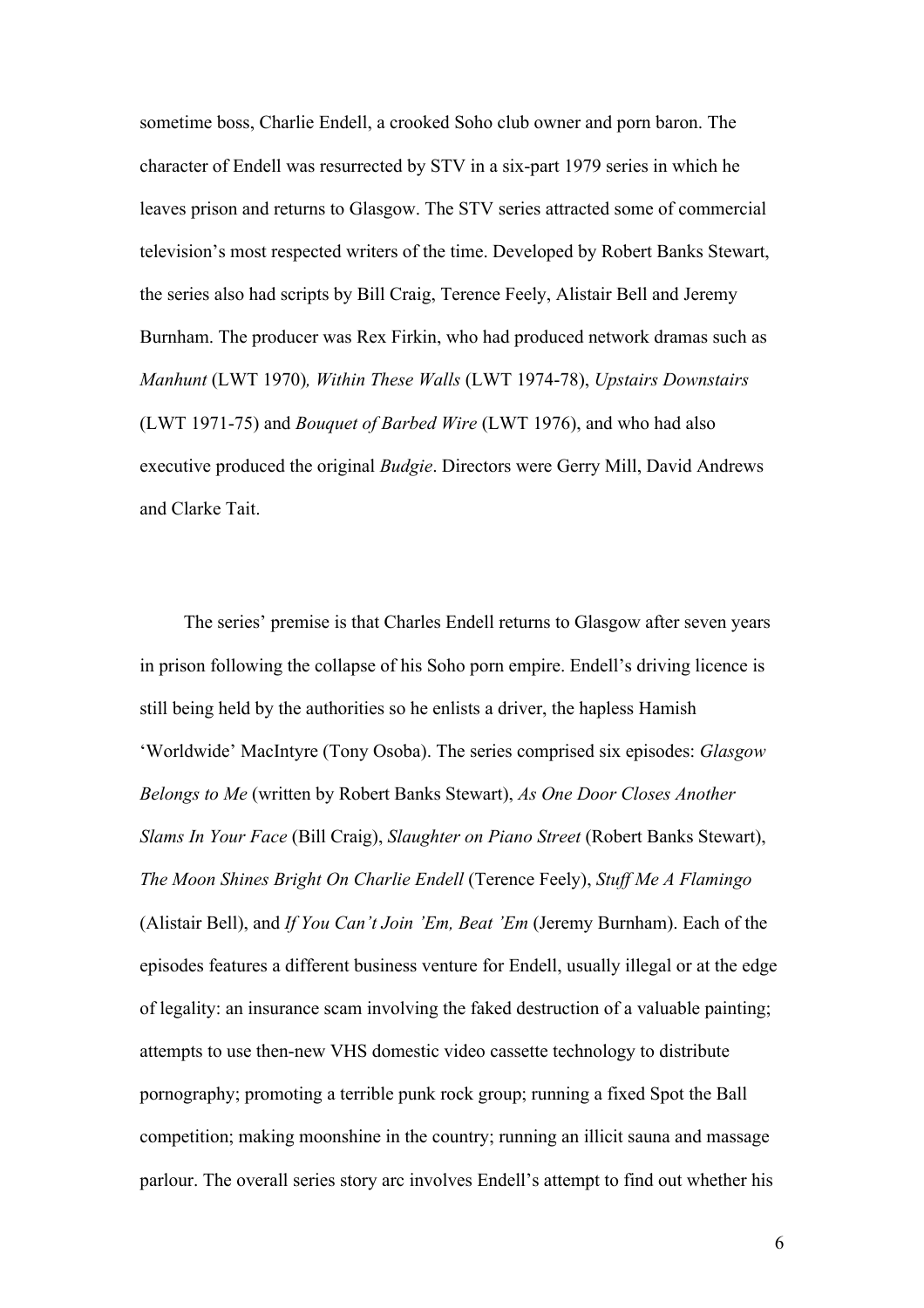crooked lawyer, Archibald Telfer, has faked his own death and Charlie's territorial rivalry with Glasgow crime kingpin, Alistair Vint.

John Cook describes STV's contribution to Scottish television drama until 1979 as 'patchy'.17 The company's most recent significant production had been an adaptation of Muriel Spark's novel *The Prime of Miss Jean Brodie* (STV 1978). Because TV drama representations of contemporary Scotland were few and far between, as well as being significant in its portrayal of Glasgow, *Charles Endell Esquire* was a major undertaking for STV. The series was recorded on multi-camera videotape at STV studios in Cowcaddens, with exterior location filming taking place around Glasgow and its environs. Writer Robert Banks Stewart remembers the genesis of the series:

STV's Bryan Izzard, then Head of Entertainment, approached me, because as well as having directed an episode written by me of *New Scotland Yard* … he knew me as a writer of several episodes of *Sutherland's Law* [1973–79] for BBC, which also starred Iain Cuthbertson – I believe that Iain plumped for me to launch Endell. It was Bryan Izzard's idea to bring Charlie Endell back in his own series, and Keith Waterhouse and Willis Hall, the creators and writers of *Budgie*, didn't feel they knew enough about Glasgow to take on the idea.<sup>18</sup>

Banks Stewart's comment about local knowledge of Glasgow raises the issue of the sense of place evoked in *Charles Endell Esquire*. Edward Relph suggests that three components make up a sense of place: material topography; activities taking place there; and meanings generated by those component elements: 'physical settings, activities, and meanings are always interrelated'. <sup>19</sup> Objective visualisation of a town would consist of images of buildings and human activities. Subjectively, however,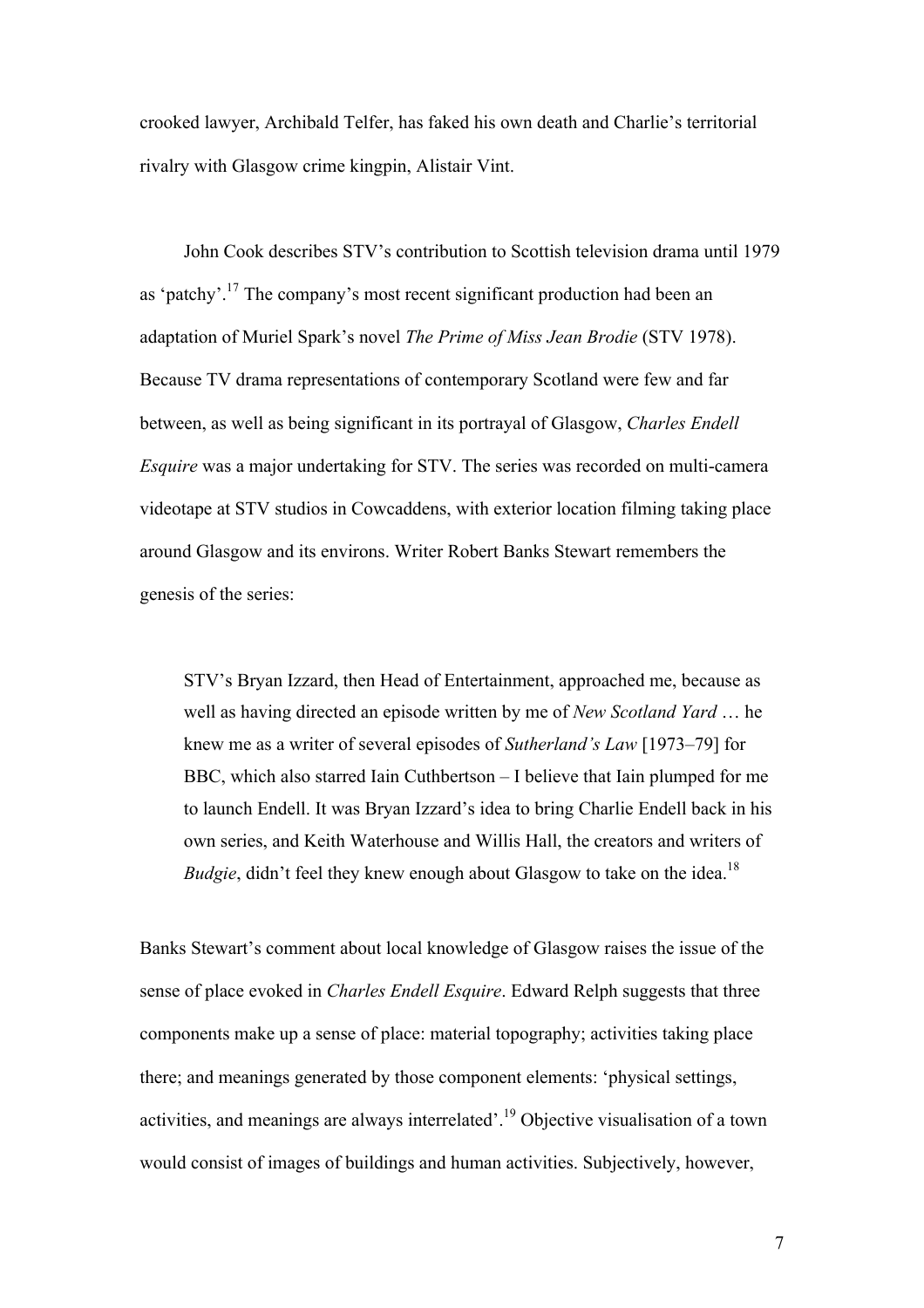such phenomena 'are beautiful or ugly, useful or hindrances, home, factory, enjoyable, alienating; in short they are meaningful'.<sup>20</sup> Consumption of place is subjective, filtered through the gap between topographical signifiers and cultural signifieds.

Rob Shields defines the process of social spatialisation as 'the ongoing conjunction of the spatial at the level of the social imaginary (collective mythologies, presuppositions) as well as interventions in the landscape (for example, the built environment)'.<sup>21</sup> Place, then, is constituted through both physical landscape and placemyth; the interaction between these in turn creates place-images. Place-myths are cyclically reinforced, both materially and ideologically speaking, through the circulation of images and the restructuring of physical space.The ideological significance of this approach is expressed methodologically in Shields' analysis not of physical sites, but of their intertextual representations: advertising materials, fictional depictions, media images and so on. As an illustrative example of the distinction, the picturesque "Highland myth" obscured social upheaval in 19<sup>th</sup> century Scotland.<sup>22</sup> In turn, a range of always already constructed discursive positions associated with the myth are perpetuated in media representations of Scotland.<sup>23</sup> Place-myths and sense of place were important in the development of *Charles Endell Esquire*. As Banks Stewart's comments above illustrate, the significance of Glasgow's culture, geography and landscape is clearly central to the series, as is reflected in its use of location filming as well as its extensive cast of well-known Scottish actors including Annie Ross, Russell Hunter and Rikki Fulton. Iain Cuthbertson was a well-known face on British television, having recently completed five series of *Sutherland's Law* for the BBC, played a memorable villain in *Children of the Stones* (HTV 1977) and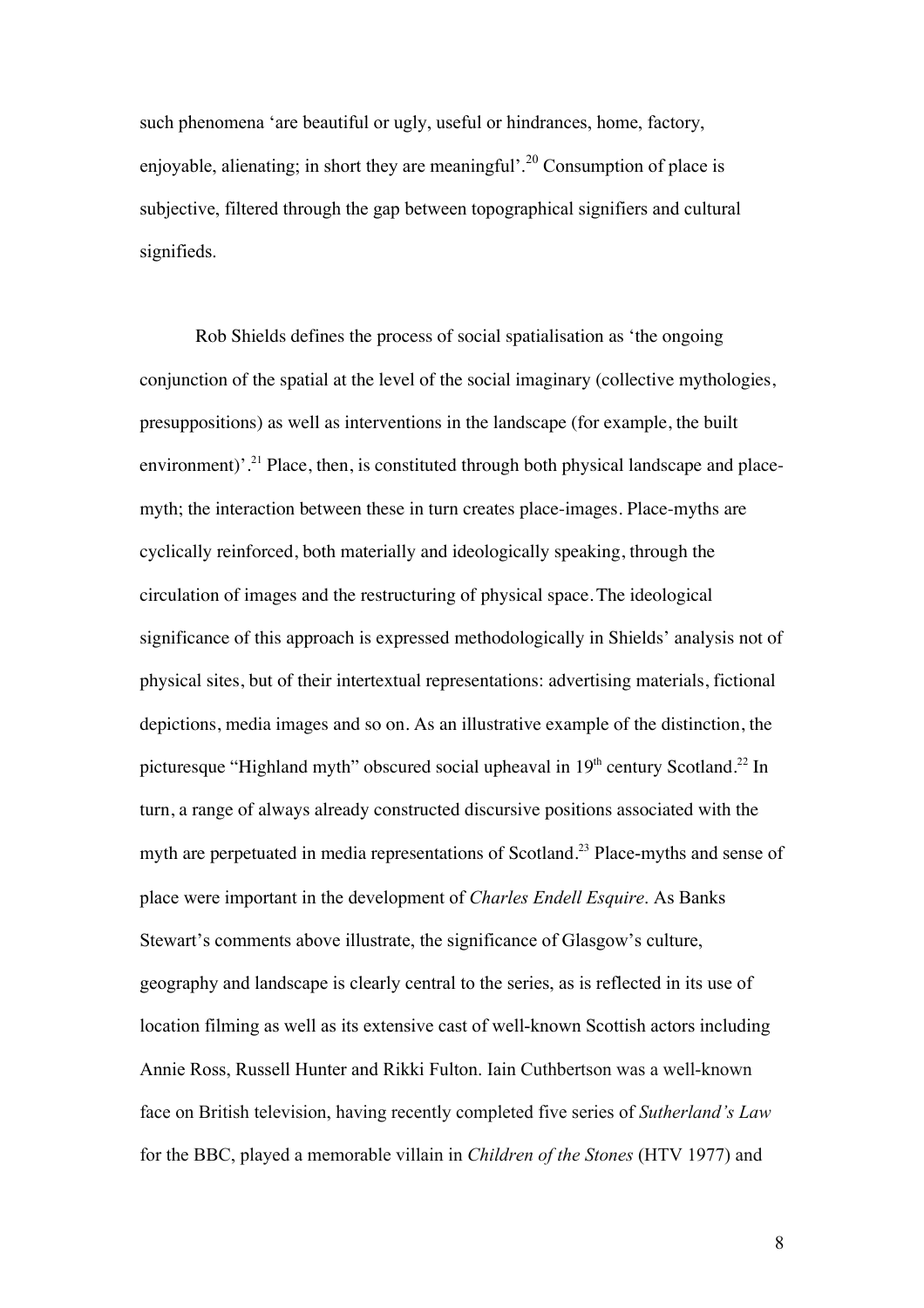guested in high-profile shows such as *Survivors* (BBC 1977), *Doctor Who* (BBC 1978) and *The Duchess of Duke Street* (BBC 1977).

# **A Sense of Place: Glasgow in the Global Imaginary**

As well as casting Scottish actors, *Charles Endell Esquire* drew on a range of existing place-myths associated with Glasgow – principally Clydesideism. John Caughie argues that the myth of Clydesideism explored the crisis of working-class masculinity after the decline of Glasgow's ship-building and manufacturing industries.<sup>24</sup> Key to the myth is Alexander MacArthur and Herbert Kingsley Long's influential 1935 Gorbals slum-set novel, *No Mean City*, which focused on gangland Razor Kings and investigated tropes of damaged urban masculinity, the Glasgow hard man and industrial labour and trade unionism. *No Mean City* casts a long shadow over Glasgow's place in the global imaginary, with later place-myths of the city frequently characterising it as 'the murder capital of Europe'.<sup>25</sup> But reading place synchronically can offer a more nuanced account. Ian Spring charts Glasgow's transition from Victorian slums through to the "New Glasgow", a largely artificial marketing construct brought about by the shift from a manufacturing socioeconomic model to a consumerist one, and identifies 1982 as the year when the New Glasgow place-myth gained truly significant traction.26 Similarly, Blain and Burnett identify two discursive identities of Glasgow: "the pejorative Glasgow of multiple deprivation and crime… myths of the menace of the Gorbals and the post-war housing estates [and, alternatively,] the postmodern city of service sector growth and cultural charms… [a] Glasgow of progressive municipal development and investment in education and the arts'.27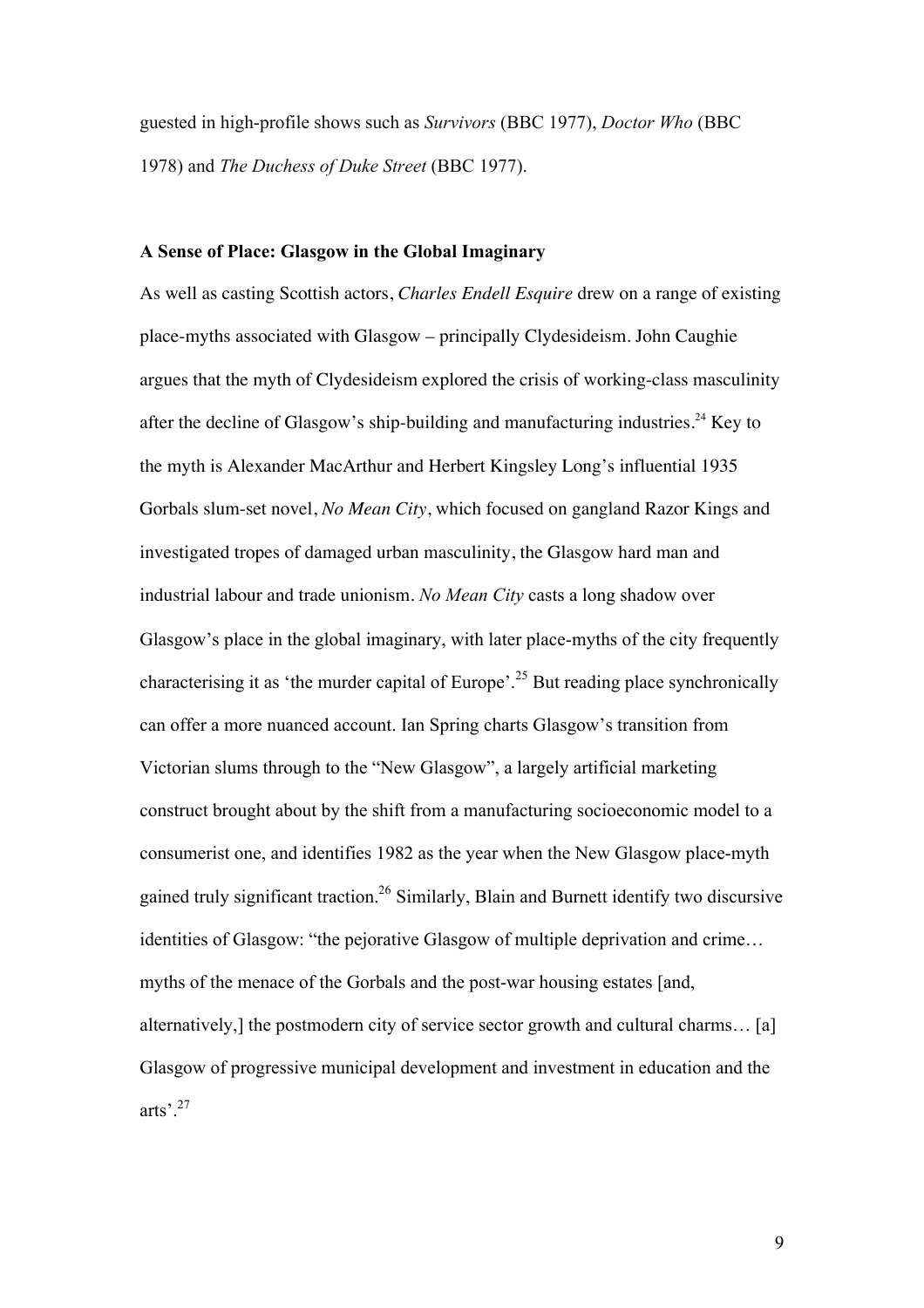In *Charles Endell Esquire*'s opening episode, *Glasgow Belongs to Me*, location filming allows an exploration of some visual signifiers of the city that engage some of the place-myths alluded to above. Arriving back in Glasgow, Endell is seen in long shot crossing the  $19<sup>th</sup>$ -century South Portland Street Suspension Bridge. As the camera explores Glasgow, choice of location and framings convey the city's liminality at a point of historical transition. A dusky pink/orange sunrise surrounds Endell with a romantic haze – literally rose-tinting the city, albeit the rather murky quality of the 16mm film insert dilutes the romantic effect. Charlie is framed amongst Georgian and Victorian buildings and shot from below to connote his sense of power and authority. But a reaction shot of his face and a point-of-view shot of the sight of modern tower blocks and concrete multi-storey car parks conveys disapproval: Glasgow has changed since he was last there and he does not like this. Such contemporary buildings and structures are what Marc Augé calls 'non-places': alienating and anonymous sites of modernity such as hotels, shopping centres or railway stations that represent the implacable spread of global capital.<sup>28</sup> Modernity's acceleration, industrialisation and homogenisation of place result in placelessness and the loss of local specificity. $2^9$ 

Narrative setting, visual framing, and acting performance therefore set up an introductory structuring tension between tradition and progress, between the city's industrial past and its transitional, post-industrial present. The city is a palimpsest, as all cities are, and it is in transition from nineteenth-century certainties to twentiethcentury uncertainties. The Victorian Glasgow of heavy industry and working-class masculinity, the Second City of Empire, is giving way to consumer capitalism, a service economy and white collar jobs. The early part of Episode One of *Charles*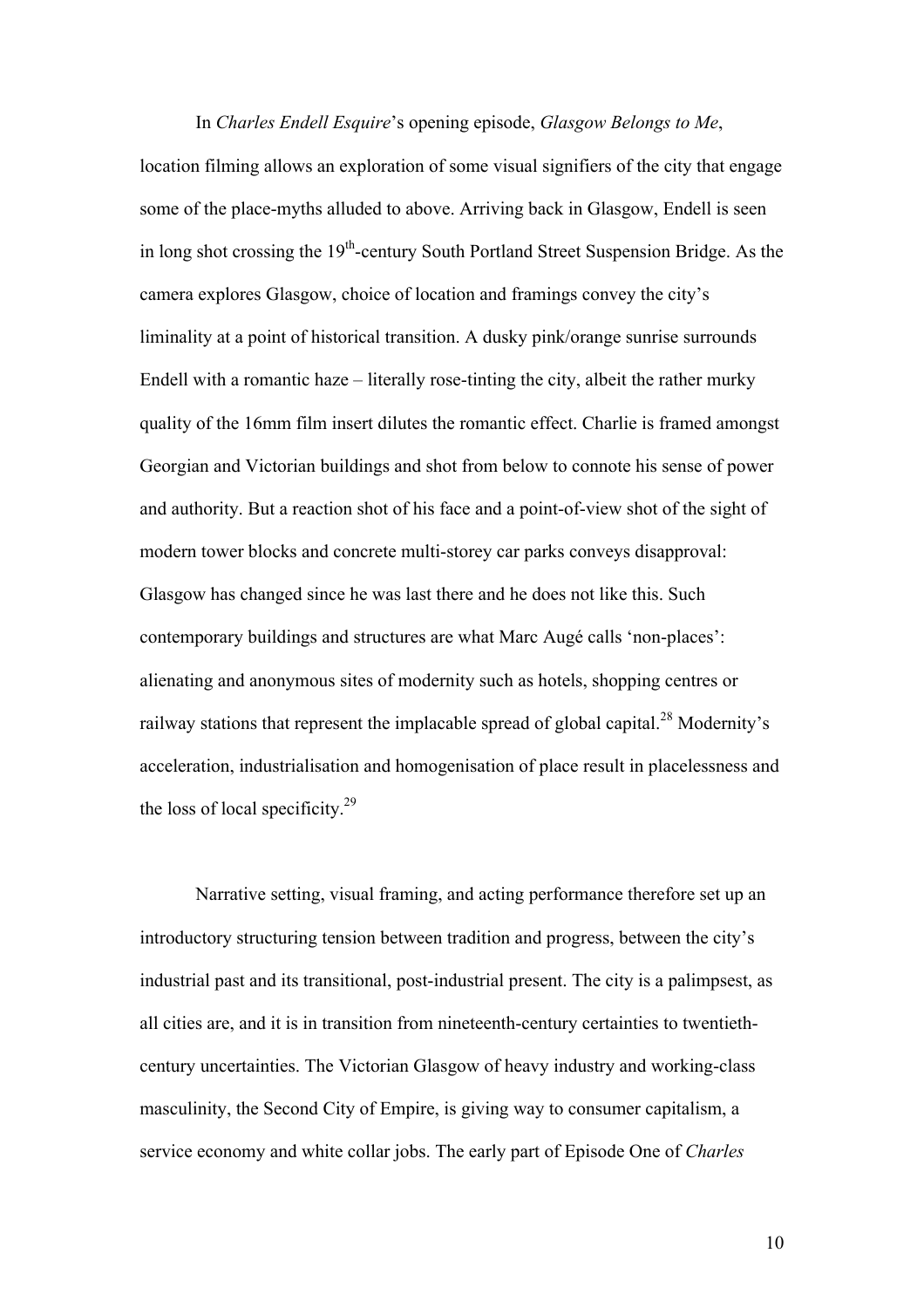*Endell Esquire* conveys this through the shots of modern office blocks and shopping centres that counterpoint the nineteenth-century buildings. Spring's emerging placemyth of the New Glasgow is therefore mobilised in tension with earlier visual discourses of Glasgow. The layering of different forms of architecture within this urban space makes the city liminal, multivalent and unsettling.

## **Subverting** *No Mean City*

*Charles Endell Esquire*'s late-1970s Glasgow setting offered the series scope throughout for the development of a further tension between urban noir *No Mean City* narratives and their comic subversion within a generically liminal frame. For Jane Sillars, Clydesideism 'renders Glasgow as a tough, uncompromising, urban sprawl; deformed by the experiences of industrialization, yet united by a sense of workingclass community, which is nonetheless rigorously controlled by codes of masculinity and femininity'.<sup>30</sup> The figure of the Glasgow hard man is central to this mode. However, Charlie's bewildered assistant Hamish is a constant disappointment to his employer and generally avoids involvement in hazardous schemes. While Charlie claims that his 'dark-complected minder… will die for me upon command', Hamish tends to shy from or bungle physical action or violence. In Episode Two, Charlie encounters an assailant and urges: 'Take him. Hamish!' Hamish steps out of shot to do so, and then instantly staggers back in, looking stricken. In Episode Five, Charlie shouts to Hamish: 'Upon my command, on the count of three, break his other leg!', but no such event occurs. When Charlie is set upon by real gangsters in Episode Five, Hamish avoids the fight, preferring to read his comic and later claiming that he'd 'got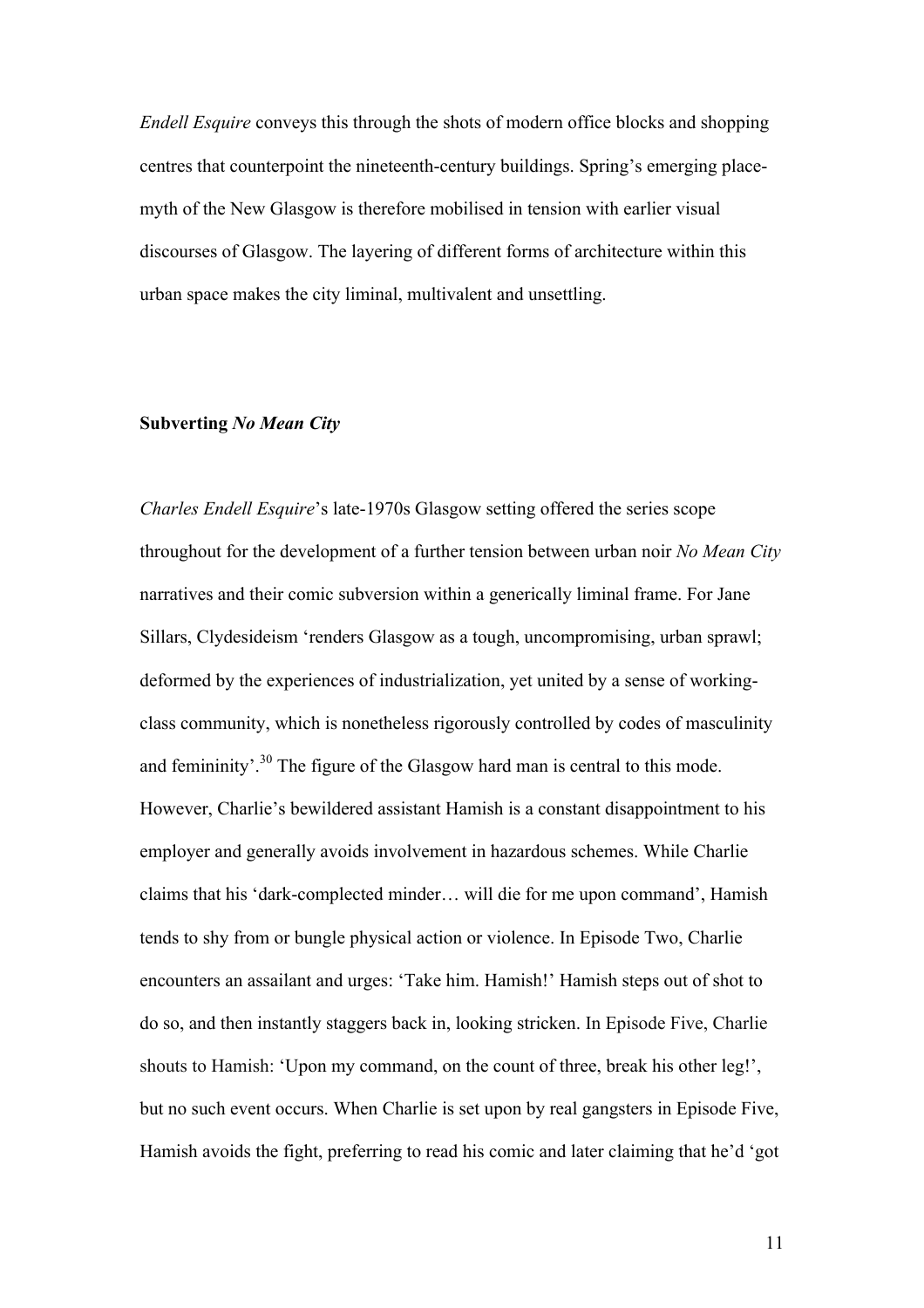to the good bit'. In ways such as these, Hamish's character critiques the dominance of the hard man trope in much other Scottish fiction.

A running juxtaposition with hard man Alastair Vint (played relatively straight by comedian Rikki Fulton) and Vint's men foregrounds the conventional model of Glasgow gangster masculinity against which Charlie and his team are constantly compared and found wanting. Vint and his men represent classic urban Glasgow machismo in order to serve as a structuring paradigm that highlights Charlie and Hamish's inadequacy. The staging of physical fights throughout the series is cartoonish: the camera cuts away from scenes of violence, jump-cutting to bruised or bandaged faces, or cutting to exterior shots with sound effects of struggle played over the top, without showing the actual pain being inflicted. Charlie's schemes often blow up in his face quite literally, further comically deconstructing the Glasgow hard man archetype and subverting stereotypes of masculine Clydesideism. In Episode Three, Charlie is taken away by the menacing Vint, but rather than being executed, he is merely abandoned in his underwear in a dumper truck. Furthermore, Charlie is regularly kept in line by his friend Dixie (Annie Ross), who lets him stay in the attic of her dance hall and constantly encourages him to keep out of trouble, as well as his glamorous, female, English-accented probation officer, Kate Moncrieff (Rohan McCullough). These elements of the series further challenge and undermine locally specific stereotypes of masculine authority. Ultimately, *Charles Endell Esquire* both replays and ridicules contemporarily dominant Glasgow hard man stereotypes. In this, the series anticipates the thematic remit of a much better-remembered Scottish TV drama, John Byrne's *Tutti Frutti* (BBC 1987), which also, albeit some years later, 'offered a powerful metaphorical destruction of the dominant figure of the Glasgow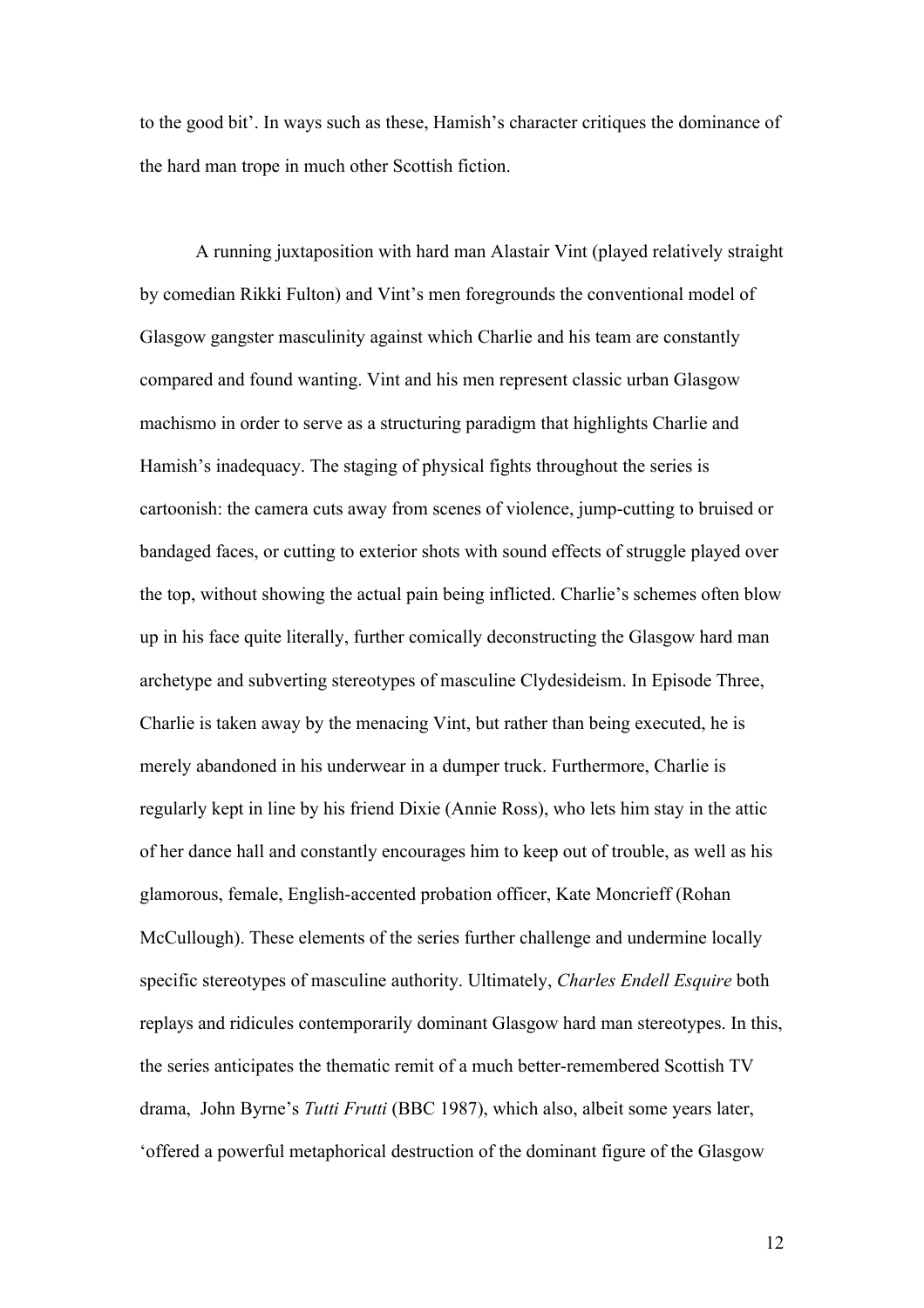hard man, imploding within his own machismo'.<sup>31</sup>

#### *The Moon Shines Bright on Charlie Endell*

Turning to other relevant representational considerations, Episode Four of the series, *The Moon Shines Bright on Charlie Endell*, is worth exploring because it features a large proportion of location filming, thereby drawing attention to national identity expressed through sense of place. This episode also extends the series' visual vocabulary by leaving Glasgow's mean streets and visiting instead a traditional rural location. A structuring paradigm is therefore set up in this episode between the urban Glasgow of Clydesideism and the Kailyard (cabbage patch) setting of the isolated rural locale. In doing so, *The Moon Shines Bright on Charlie Endell* enables itself to make playful and extensive use of a diverse range of conventional place-myths and screen tropes of Scottish identity.

Critically reviled for its parochialism and insularity, literary Kailyard is widely asserted to offer 'sentimentalised tales of small town life, told by the moral guardians of such communities' simple inhabitants – the minister or the dominie'.<sup>32</sup> Colin McArthur explains that kailyard traditions in cinema typically pit a group of couthy locals, loveable rural eccentrics, against a range of figures and forces associated with modernity.<sup>33</sup> Kailyard film:

revolves around the dramatic intrusion of the modern world into small, rural Highland and Island communities. Modernity takes the form of unwelcome intruders, representing the forces of the state, the law, big business and the city, who invariably get their comeuppance at the hands of the wily locals.<sup>34</sup>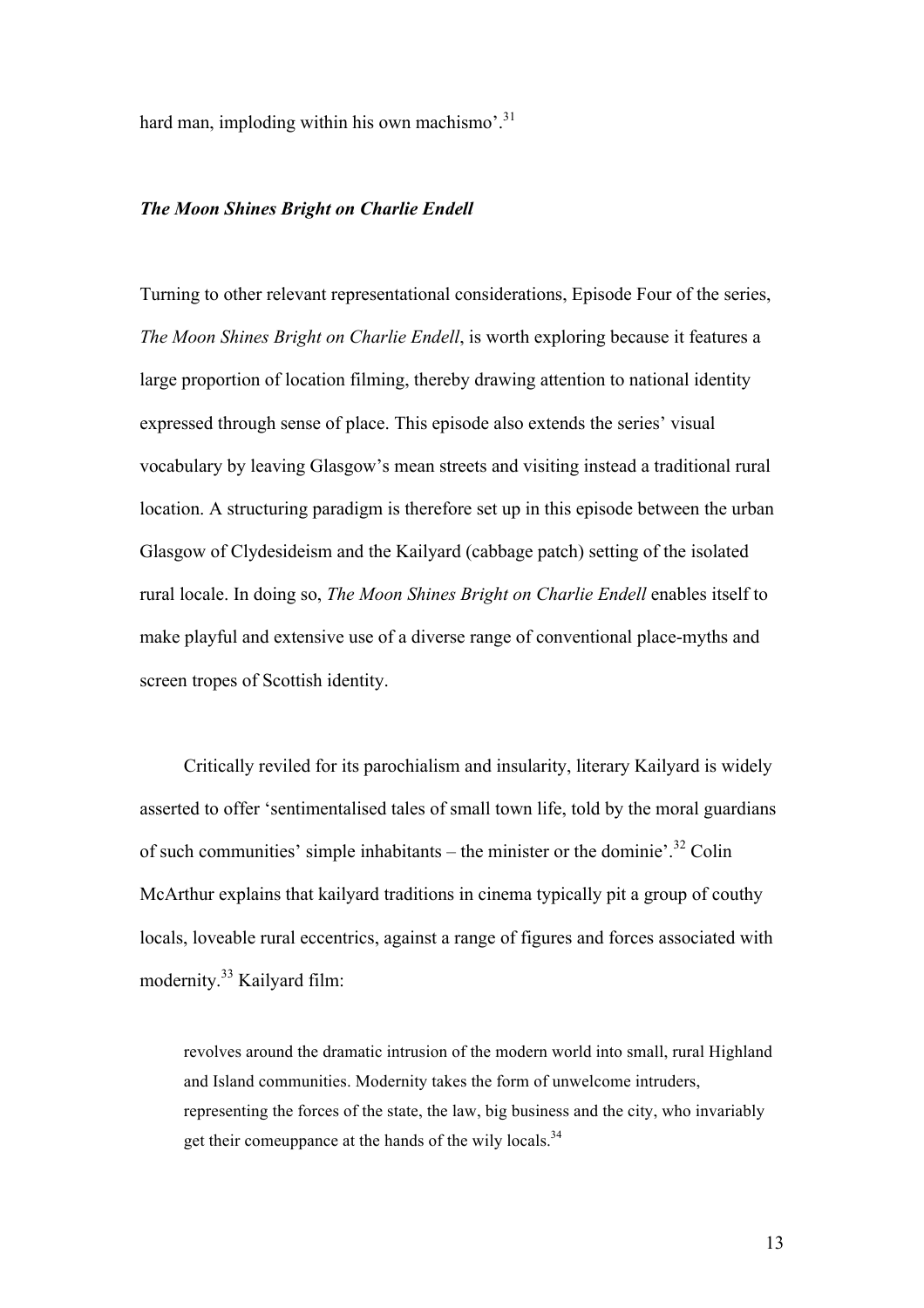In general, however, the space of Kailyard is also often seen as functional and oppressive:

The significance of the Kailyard is of nature civilized to the point of banality, a place of toil which is still only capable of producing the barest sustenance, a location bereft of beauty or pleasure. Just as the ground demands labour to prevent it running to seed, so Kailyard's inhabitants are subject to harsh moral and social surveillance.<sup>35</sup>

Recalling the wider series' complex relation to the discourses of Clydesideism, *The Moon Shines Bright on Charlie Endell* offers both an extension of and a challenge to existing Kailyard representations. Charlie decides to make moonshine and sell counterfeit whisky in Glasgow's pubs. He sets up an illicit still in a remote farm croft, regarded with great suspicion by a nosy neighbour. Posing as a research scientist ('Doctor Endell – PhD not MD'), Charlie enjoys much talk of 'hydroponic horticulture' and the 'extramural arm of the Faculty of Agronomy at Glasgow University', generating a friction between the shabby exterior of the run-down croft and the alleged scientific modernity of the activites taking place within it. Illicit whisky is a trope of Kailyard Scottish films such as *The Brothers* (1947) and *Whisky Galore!* (1949), and this scenario leads to much byplay around *Whisky Galore!-*type signifiers: investigation by the excise men, avoiding prying neighbours, smuggling whisky and its ingredients, and so on. In a subversion of the usual Kailyard form, however, the episode adopts the point of view of the outsiders, Charlie and his assistants, enabling the audience to see the stereotypical figure of the couthy kailyarder from a different perspective.

This tension between rural and urban, historical kailyard and modern city, is figured through the episode's use of location filming. In an early sequence set inside a car travelling through the centre of Glasgow, the camera pans (slightly unsteadily)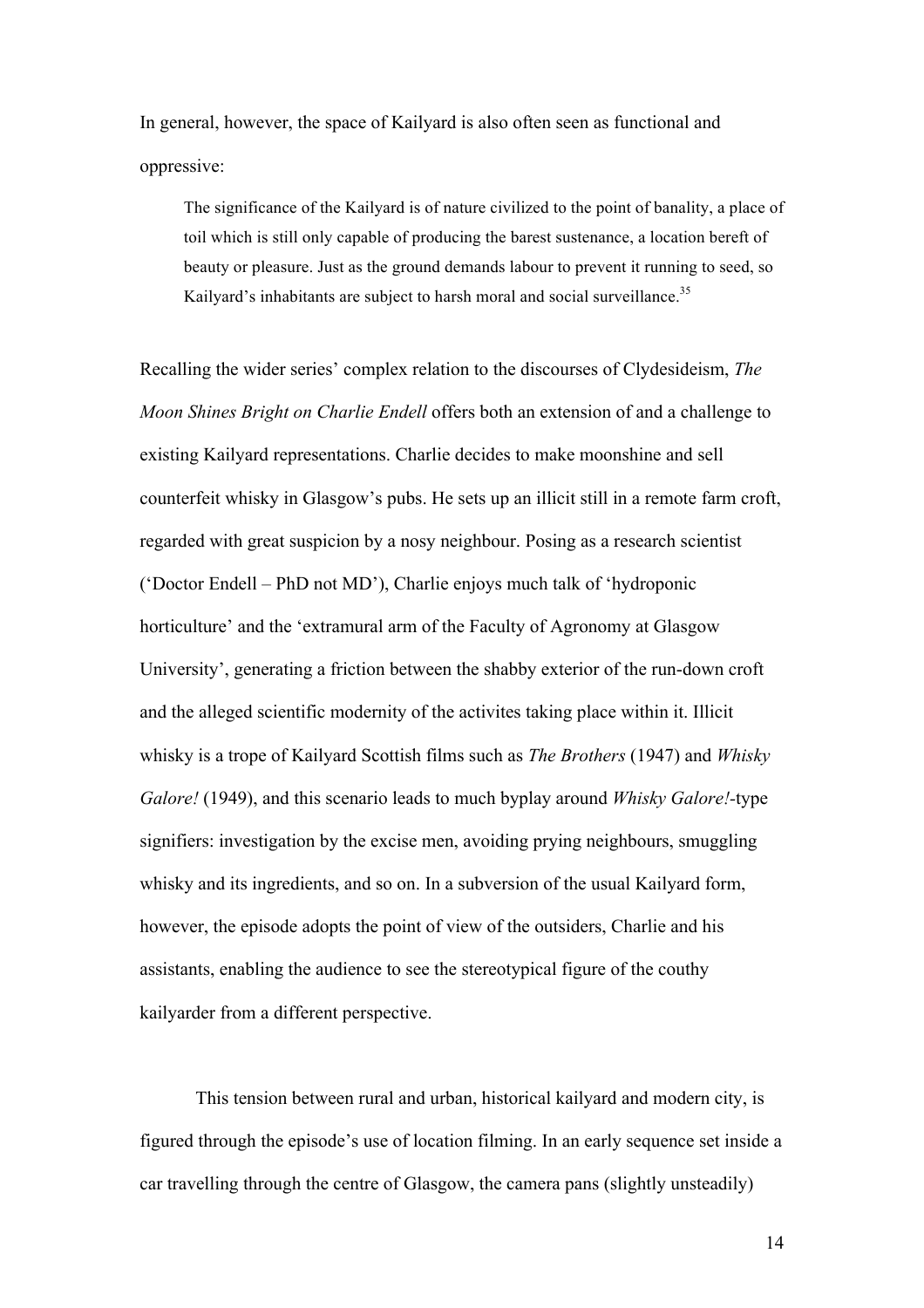away from the characters to explore the urban landscape's motorways, bridges, and concrete flyovers. This sequence signals a visual contrast between urban modernity and the rural *Whisky Galore!* caper of the illicit still and its croft and bothy. In contrast to the destabilising, hand-held, mobile shots of the city, in the rural location many of the compositions are static long shots, allowing the viewer to take in the visual pleasures of the picturesque, yet wintry, Scottish landscape. These shifts in visual style expose the underlying tensions between competing representational traditions that stress respectively the "no mean city" grit of Glasgow and the bucolic, touristic heritage of the Scottish countryside. Moreover, despite the whimsy of the episode's plot, it allows for some engagement with contemporary social and economic realities. In constructing the still Hamish proves to be a useful engineer, and remarks 'Aye, ye learn a few things on the Clyde'. This offers a sly comment on the decline of Scottish heavy industry, particularly shipbuilding on the Clyde, the crisis of 'Clydesidesm' and the way traditionally masculine skills were already by the late 1970s being displaced onto the heritage industry, via tourist-friendly jobs like whisky production. The illicit still, then, is a metonym for increasingly destabilising landscapes of post-industrial capitalism, the replacement of Scotland's heavy industry by service and heritage industries, and a postmodern concern with surfaces and simulations: Charlie's whisky label, 'Glen Endell', refers not to a real place but to himself, drawing attention to the constructed nature of the Scotland represented to tourists and through the mass media.

Scripted dialogue in *The Moon Shines Bright on Charlie Endell* also works to counterpoint and subvert the kailyard tradition. When Charlie's team arrives at the bothy where they will set up their still, and over wide shots of the rural Scottish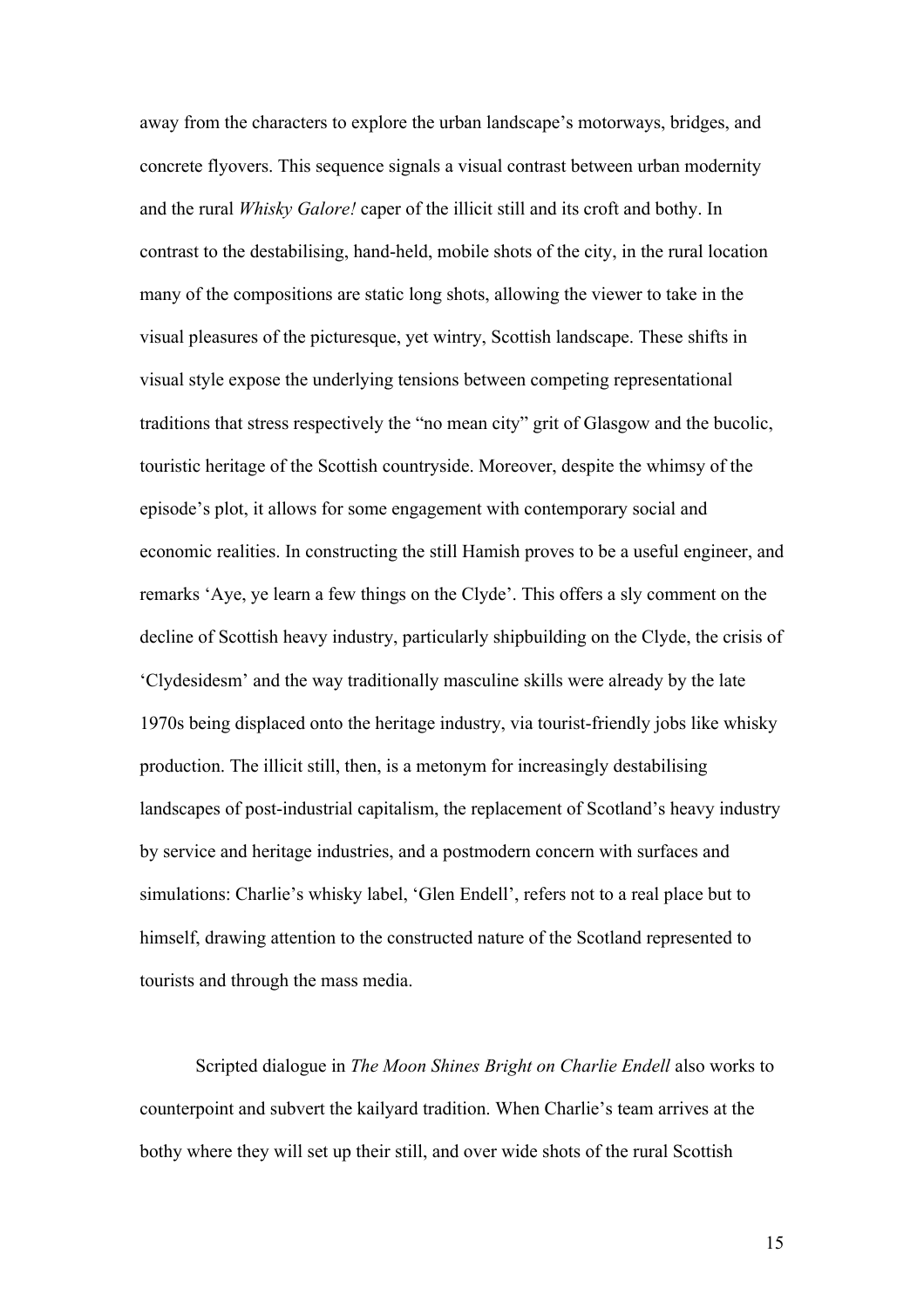landscape, Charlie can be heard on the soundtrack laying out his target markets: 'There's the rigs: those oil rig lads are so thirsty they'd knock back paint stripper if they didn't consider it a girls' drink'. Over a long shot of the croft and its outbuildings in the distance, Charlie's voiceover continues: 'That over there is about to become the engine, the powerhouse, the nuclear centre of our bid for the stars … the barn and the bothy. I've leased them for a nominal sum … The only fly in the ointment's a Mrs McTeague – the nosy old faggot who lives in the cottage.' Again and again, the episode draws attention to the gap between fantasy and reality: the grandiosity of Charlie's plans and aspirations and the disappointing reality of his station in life and the outcome of his schemes. Similarly, fantasy kailyard Scotland, with its byres, bothies and wide shots of rugged rural landscapes, is a vast disappointment and Charlie's assistants are deeply unimpressed. Mention of the oil rigs evokes the way in which North Sea oil was one of the few heavy industries still in operation in Scotland in 1979. Charlie's elaborate language, his experiment in hydroponic horticulture, his apparatus, his fake title counterpoint, but fail to transform, the drab rural setting. This is no *Whisky Galore!*-style comic couthiness, but a grim byre with an upside-down wheelbarrow watched over by the 'nosy old faggot' next door. As Endell's assistant Janet, dragged reluctantly from the relative comfort of Glasgow city centre, says: 'It stinks. This is the glowing nuclear heart, is it?' Rural Scotland offers no *Brigadoon*like idyll, nor new industrial technologies: it is a snowy, smelly, run-down dump.

Charlie's plans go awry when his gangster rivals plant a bomb in the croft to kill him. Although nobody is hurt, the explosion blows up his still and destroys the evidence just as the police arrive. Again, there is a comedic subversion of kailyard conventions. Any notion of Mrs McTeague as couthy and genteel is terminally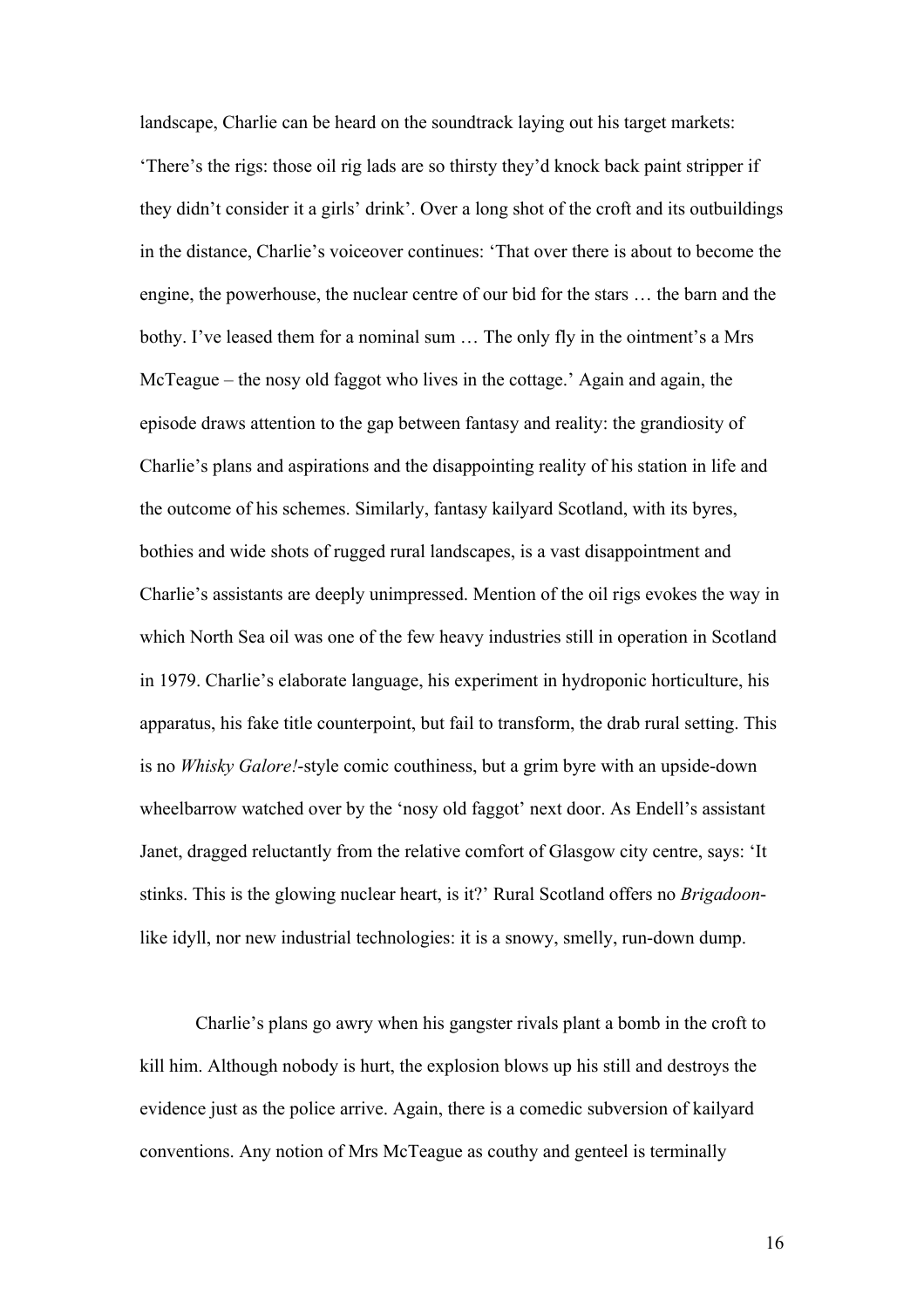subverted with her final line: 'Hydroponic horticulture… ma grannie's arse!' In fact, this secondary protagonist may be seen as a deliberately inserted example of antikailyard, a dissenting Scottish representational tradition that involves a violent rejection of the smallness and marginality of the kailyard world and which, Jane Sillars argues, manifests a complex amalgam of emotions – 'nostalgia and shame, longing and disgust<sup>36</sup> – for that world and all it symbolises. In its temporary shift from an urban to a rural setting, *Charles Endell Esquire* engages the anti-kailyard tradition's fascination with the representational trope of 'the repressive and negative underbelly of the small Scottish community'. <sup>37</sup> Assessed as a whole, then, *Charles Endell Esquire* engages playfully with a range of stereotypical tropes of Scottish national identity, and offers deconstructions of both Clydeside and Kailyard that prefigure more acclaimed, later Scottish TV dramas such as *Tutti Frutti*. However, due to a combination of circumstances, the programme's first series of six episodes was also to be its last.

### **The Rise and Fall of** *Charles Endell Esquire*

The making of *Charles Endell Esquire* was a troubled affair, with production interrupted by the 1979 ITV technicians' strike. The strike lasted from 10 August until 22 October 1979, took ITV off the air for several months, and disrupted production of a number of shows. Two episodes of *Charles Endell Esquire* were broadcast as originally planned in summer 1979, but the strike delayed transmission of the rest of the series until 1980. STV staff director David Andrews, who directed Episode Four, remembers: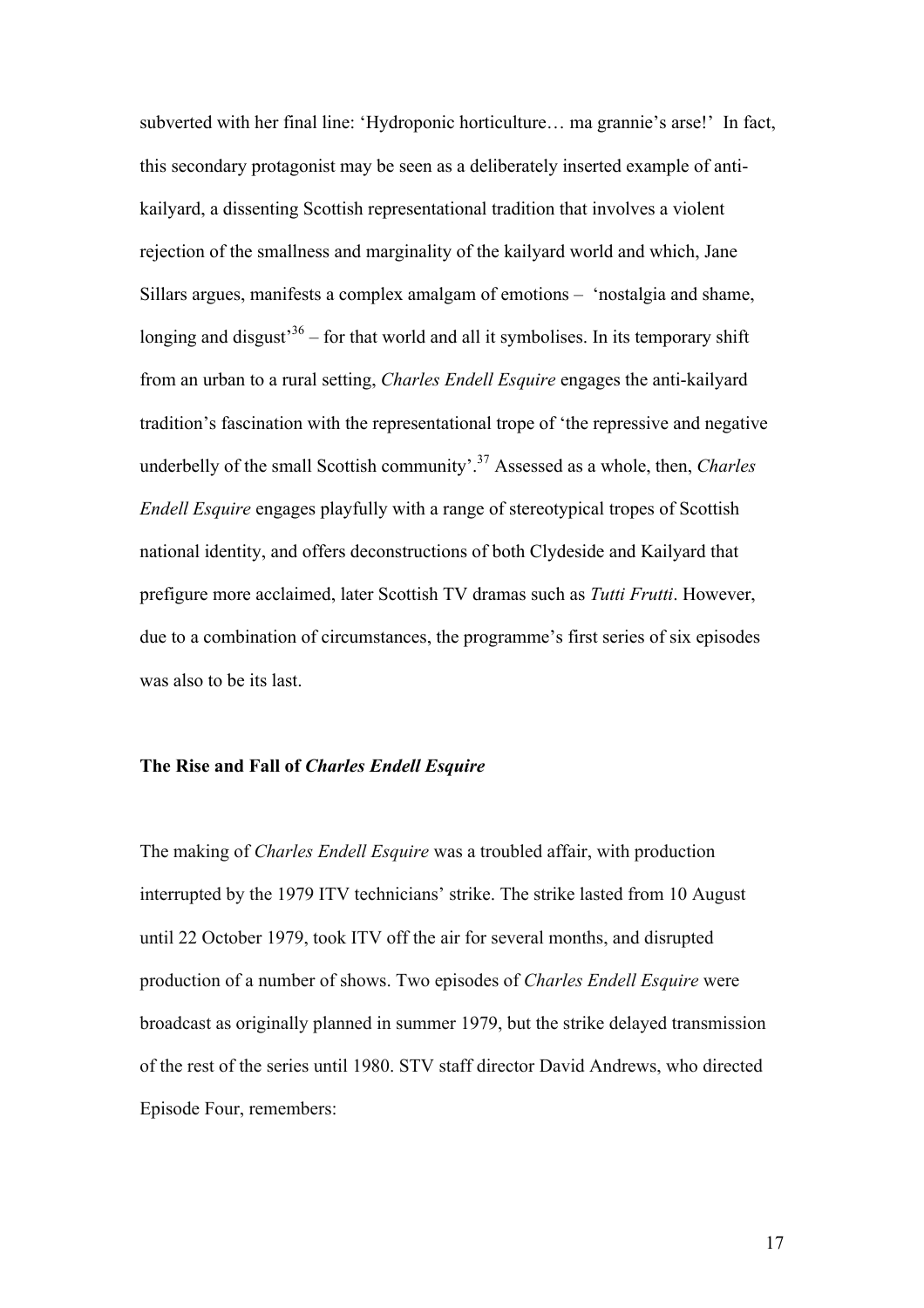There was a preliminary strike I think which was a local strike, and I wrote a memo which I copied to all the directors. It was an actual plea to keep the production going, because it was a big showcase for STV, and if it didn't go out, because of the strike, it was going to do the company a lot of damage. $38$ 

The 'showcase' significance of the series for STV is clear. The company had secured a national broadcast slot and *Charles Endell Esquire* was seen as a prestige production that could put STV on the map as a supplier of networked drama. However, when the series returned in 1980 after the strike, its original primetime network slot had been lost. Robert Banks Stewart remembers how:

During the strike period until October, Rex Firkin and directors Gerry Mill and David Andrews continued to work in their offices at STV in Cowcaddens on pre-production of scheduled further episodes. It is said that strikers called them "scabs" and that at least one director threw a typewriter through a window in his rage at the strikers' attitude towards them. The typewriter crashed down several floors into a well at the STV building. The management were secretly pleased by this spontaneous gesture, but officially not pleased because they wanted agreement with the unions.<sup>39</sup>

While the strike certainly harmed *Charles Endell Esquire*'s fortunes, it seems that other factors also determined its limited run. Director David Andrews claims that STV considered the series too expensive.<sup>40</sup> Somewhat bizarrely, the series itself seems to have made a reflexive comment on the conditions of its own production, referencing STV Executive Producer, Bryan Izzard, and Programme Controller, Gus Macdonald, within its diegesis. Banks Stewart suggests that:

[Gus Macdonald] was extremely peeved at a scene in episode three, *Slaughter on Piano Street*, in which Charlie Endell came to try and sell a young pop group, was rebuffed by a 'Mr Izzard' and came out of the STV building at Cowcaddens and started kicking the tyres of a sleek Jaguar with the registration "STV 1", Gus's personal, chauffeur-driven car. I swear I never wrote that scene. $41$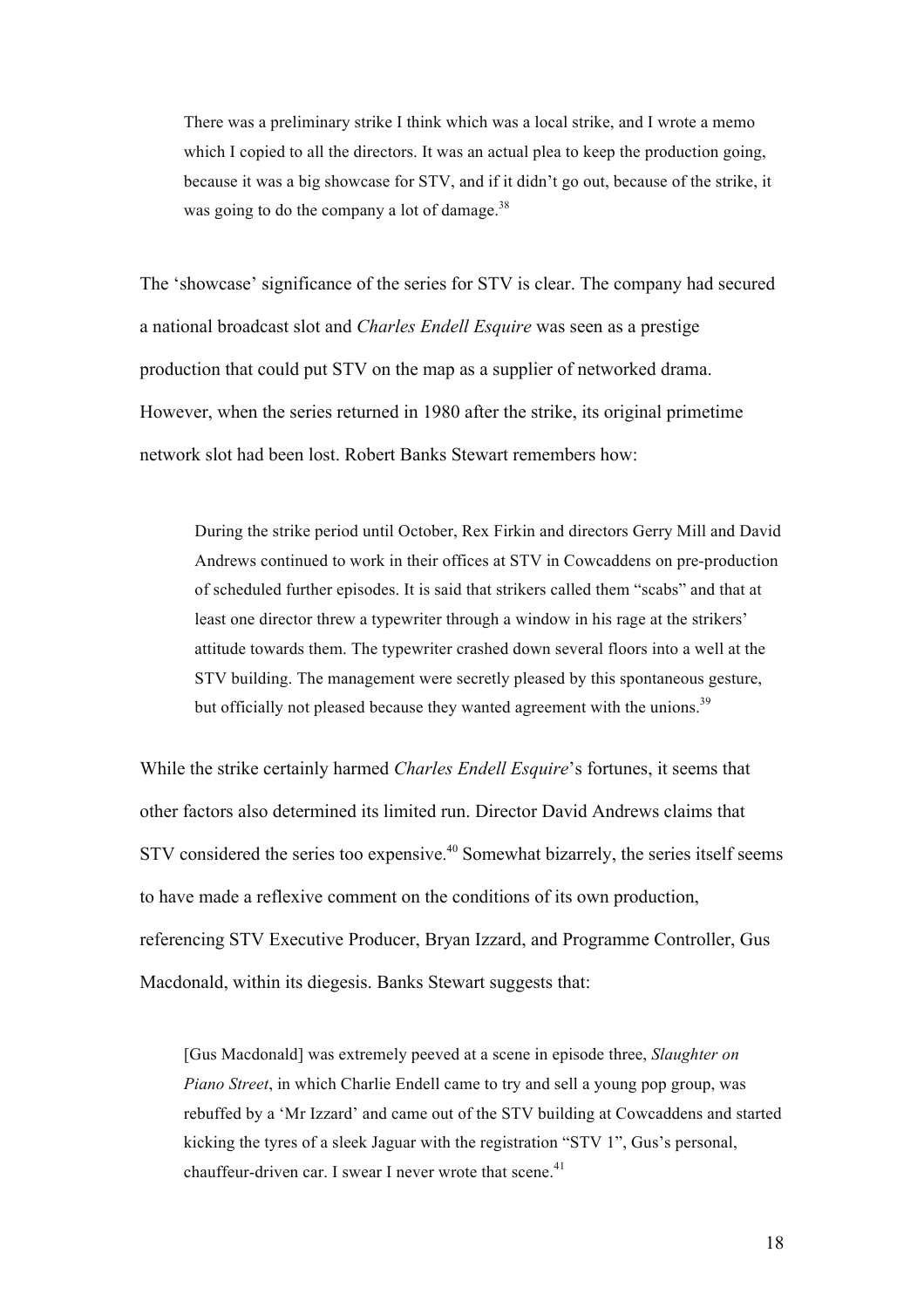Banks Stewart also claims that there were less personalised institutional reasons for the lack of a second series:

I don't think that the eventual decision to not do another series was due to the budget… I was told that Gus Macdonald… and the STV Board felt that Endell brought no credit to Glasgow, with its seamy hero, local gangsters and low-life stories.<sup>42</sup>

In addition to internal STV politics, then, wider contemporary currents of social change and urban regeneration perhaps entailed that *Charles Endell Esquire*'s focus on the seamy side of Glasgow did not fit into the developing discourse of New Glasgow described earlier.

Similarly, the technological and aesthetic shift within British television drama production at the time, away from multi-camera studio video and towards 16mm filming may also have had some effect on *Charles Endell Esquire*'s fortunes. In the context of late 1970s British television culture, *Charles Endell Esquire* has much in common with the successful Euston Films paradigm. Euston was an offshoot of Thames TV and made television drama series shot entirely on film, such as the hardhitting police series *The Sweeney* (1975-78). Verity Lambert, then Head of Drama at Thames, had a policy to generate distinctive drama for the network in which the idea of sense of place offered distinction, both in terms of difference from competition but also bestowing status on particular works. Lambert explained:

I felt that the companies that seemed to be the most successful at that time with drama – companies like Granada – had a very strong regional feel about their drama. So I decided to look upon London as a region – and a very rich region because it has so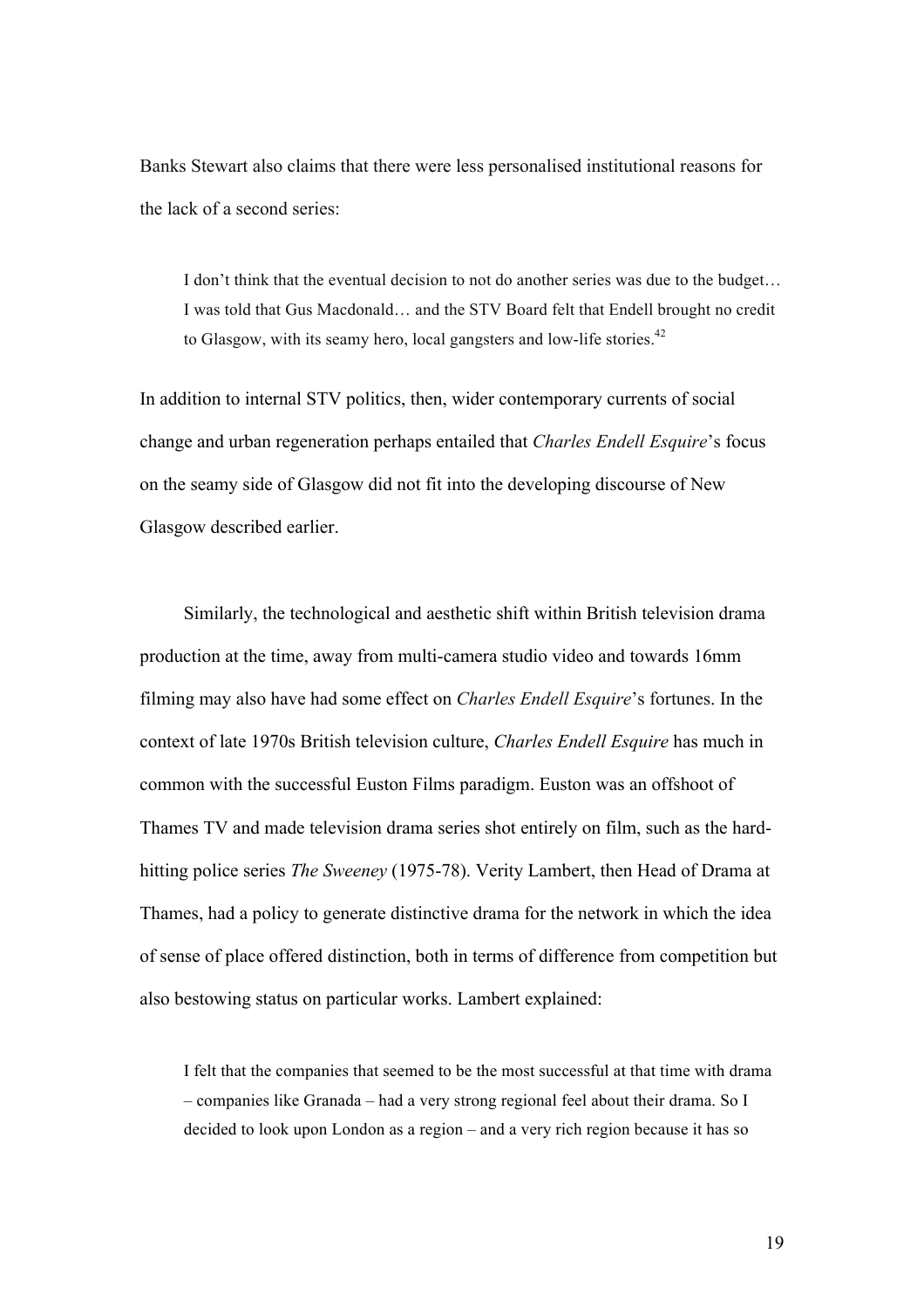many different strata in it … it was to try and give some identity to [dramas produced at or for Thames at that time].<sup>43</sup>

The first episode of Euston Films' London-based comedy-drama *Minder* (1979-94) was shown in late October 1979, the week after the ITV technicians' strike ended. *Endell* is strongly reminiscent of *Minder* in some ways: its hybrid comedy-drama generic and tonal identity and its central narrative device of an aspirational petty criminal with a younger, but not always sympathetic minder. Furthermore, in a broadcasting landscape increasingly shifting towards using location shooting as a way to depict local specificity, the sense of place evoked by using Glasgow so extensively and explicitly in *Endell* is reminiscent of the importance of regional settings for better-known contemporaneous crime series like *Shoestring* (BBC 1979-80) and *Bergerac* (1981-1991).

Yet while *Charles Endell Esquire* would seem to fit the Euston paradigm – a comedy drama with a strong regional sense of place – it was not revived by STV. The loss of the original network slot dissipated the serial's momentum. Instead, producer Robert Love moved from Thames to become STV Head of Drama in late 1979 and took STV's drama production in a new direction. John Cook identifies 1980 as an *annus mirabilis* for STV drama: the broadcaster produced a high-profile adaptation of Jimmy Boyle's autobiography, *A Sense of Freedom*, contributed half the budget to Bill Forsyth's *Gregory's Girl*, and commissioned 33 single television plays for a local STV audience. Interviewed in 2011, Robert Love noted how:

At the end of the '70s the regional companies like STV had begun to have ambitions to… contribute to the network. Originally most of these companies were set up simply to do regional programmes… the budgets didn't allow them to do anything very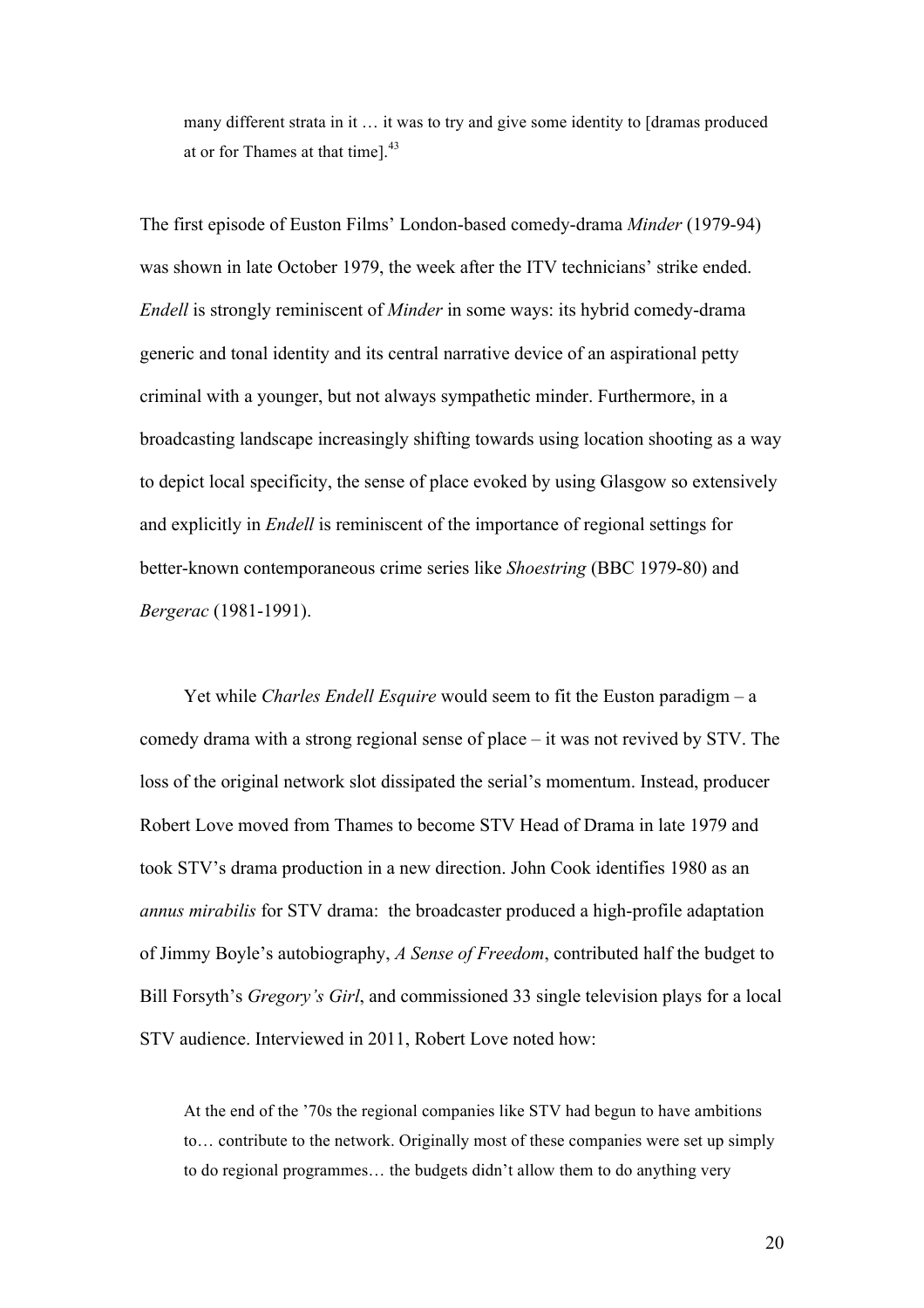ambitious in the drama field. But STV along with two or three other bigger regional companies wanted a slice of the network and STV decided it was drama that would give them that entrée. So they asked me to come and set up a drama department, here in Glasgow.<sup>44</sup>

Love identifies a then acute tension between producing drama with a strong local identity and the requirements of making nationally accessible work for the general ITV audience:

With network drama... we had to do something that was going to appeal to the UK audience as a whole… Nevertheless we were conscious that most of the things we did should reflect Scotland and Scottish life in some ways, you know, so it was a balancing act, really: of doing something that had a sense of place, but which on the other hand had a wide enough appeal for it to appeal to the UK audience as a whole.<sup>45</sup>

One of STV's biggest successes in this regard is the crime drama *Taggart* (1983- 2010). *Taggart* was originally made in STV's multi-camera video studio, but later moved to all-film production:

What it [film] gave us really was the ability to make Glasgow another significant element in the story. I mean the fact that to the UK audience, the network audience in general, Glasgow was rather an exotic place. It looked so different from England, the average English city, you know. 46

A significant international commercial success, *Taggart* casts a long shadow over STV drama production and mediated representation of Scotland. Ian Spring notes how the series' title sequence relates the 'craggy, lined face of Taggart' to the 'equally harsh background of the city landscape', concluding that 'Taggart is Glasgow'.<sup>47</sup> Both criminals and detective fulfil the established hard man image and thereby conform to the Clydesideism mode through connection of character to place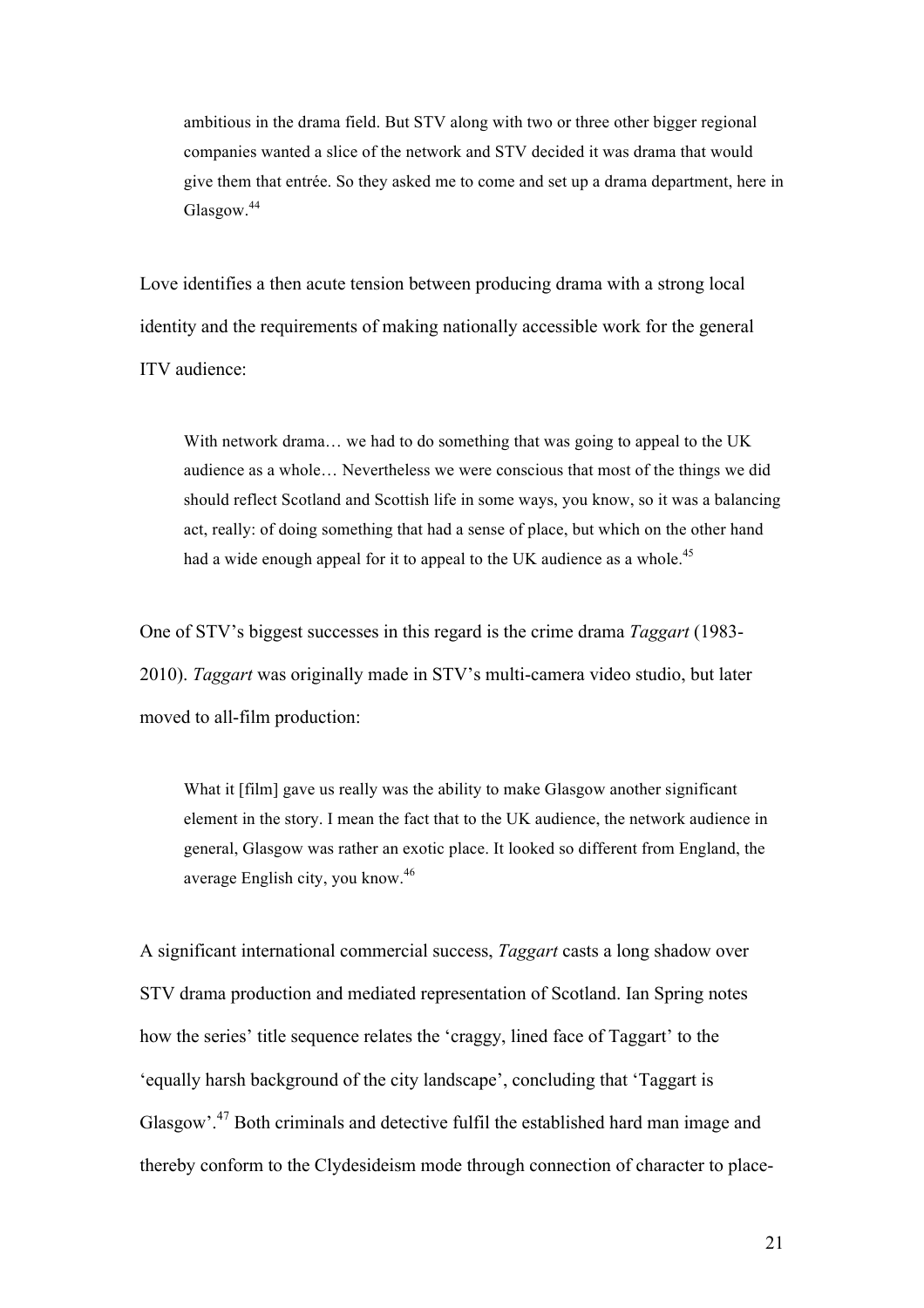myth. However, for Duncan Petrie, *Taggart* 'helped to establish a new image of Glasgow as a vibrant, heterogeneous modern city, a space defined as much by culture as heavy industry, populated by different ethnic as well as socio-economic groups'.<sup>48</sup> Jane Sillars argues that over its lengthy run, the series adapted to reflect social change in the New Glasgow, such as 'the tensions between [the city's] industrial past and an increasingly service-driven economy' and the 'divisions between those living in the affluent 'new' Glasgow and those whose material lives remain untouched by the city's vaunted transformation'.<sup>49</sup>

In the process, nonetheless, many critics also suggest that much was lost in terms of the potential scope of Scottish television drama. *Taggart* and STV's longrunning soap, *Take the High Road* (1980-2003), dominated the company's drama output for decades. O'Donnell describes the soap, with its picturesque rural setting, as 'a long-running televisual version of the Kailyard… closely aligned with the discourse of Tartanry which works essentially to offer a romanticized representation of Scotland to a mainly non-Scottish audience'. <sup>50</sup> In the commercially driven broadcasting ecology of the post-late 1970s period, then, the success of *Taggart* and its imitators have been seen, as John Cook puts it, to 'denote a basic conservatism; a narrowing of the range of drama produced in response to the commercial imperatives acting on the broadcaster [such as STV]'. In Cook's view:

Here, there was a sense that in the transformations of the previous ten years to a much more commercially driven environment, something had been lost; that now, there was far greater reliance on the tried and trusted formula which could sell to the widest possible international market, rather than anything of greater risk or expense that nevertheless might contribute something of cultural value to the local Scots audience.<sup>51</sup>

For Cook, after the *annus mirabilis* of 1980 STV's range narrowed to focus largely on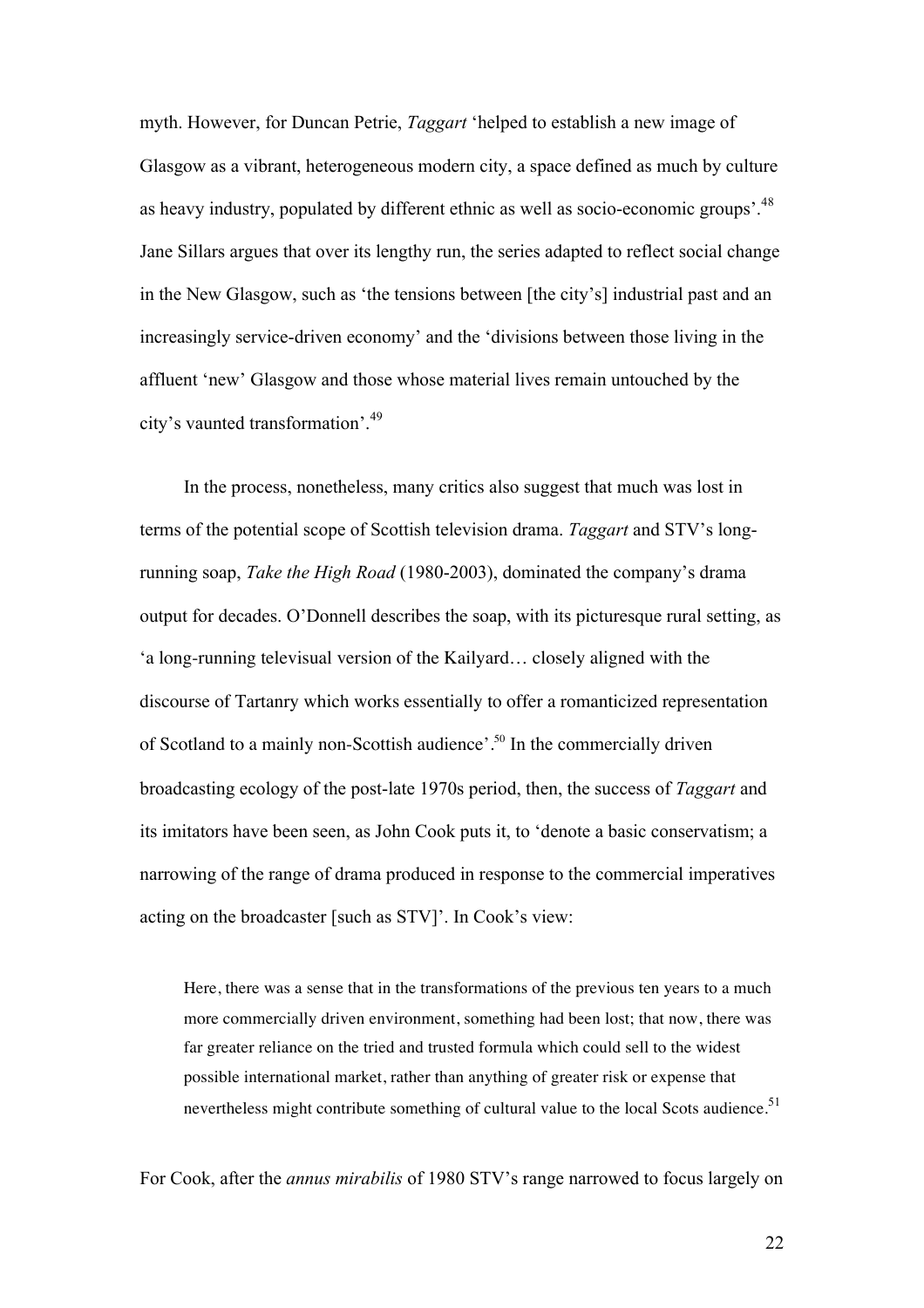detective series. Arguably, STV's drama output post-1980 contracted to engagement with a limited range of tropes of Scotland, delimited by tartanry and, particularly, kailyard and Clydesideism. *Charles Endell Esquire* indicated the potential for subversive, whimsical, and occasionally surreal approaches to myths of national identity, albeit still functioning within the well-worn and arguably parochial constraints of Kailyard and Clydesideism. But that potential diversity was (and, perhaps, remains) largely closed down by the success of particular popular genres within an increasingly competitive broadcasting economy.

This article has argued for the importance of considering neglected television texts within the overall landscape of visual representations of national identity. It has attempted to do this by examining a relatively obscure Scottish television drama's working through of a series of binary oppositions relevant to representations of Scottish identity. *Charles Endell Esquire* uses its images of place to explore tensions between the urban and the rural, between tradition and modernity, and between the nineteenth-century Second City of Empire and the late-twentieth-century New Glasgow. The series playfully deconstructs the figure of the Scottish hard man and shows how generic liminality, in the form of comedy drama, can enable productive and transgressive border crossings between Kailyard and Clydesideism. In this sense, *Charles Endell Esquire* critiqued existing social roles by foregrounding the ambiguity around the fixedness of such roles at a point of rapid social change in Scotland. By drawing a neglected piece of television drama into engagement with broader and wider critical and screen industrial models, the interstices of the oppositions discussed above can offer some nuance to what otherwise might be reductive critical overviews and understandings of the histories of onscreen negotiations of Scottish identities.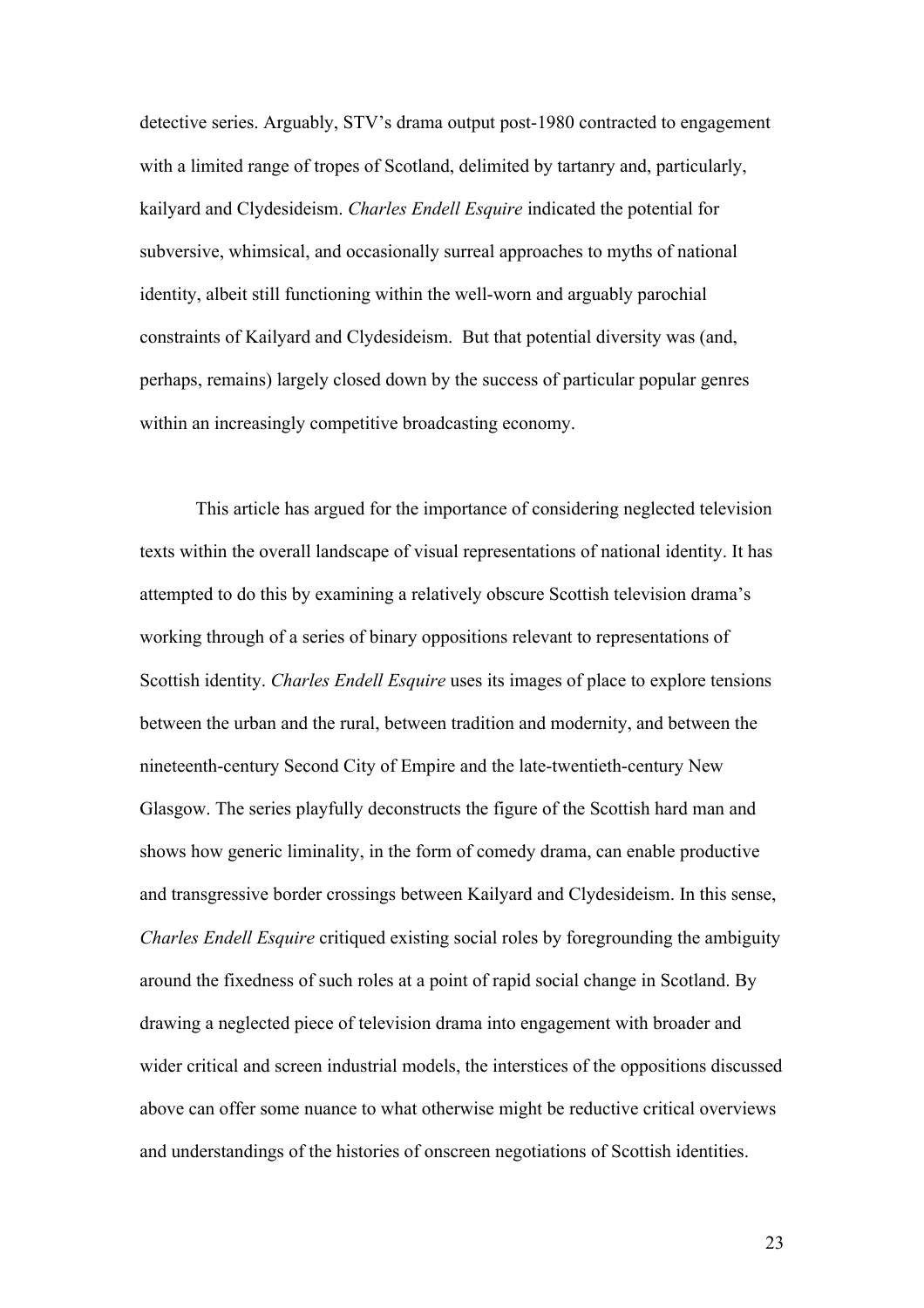## **Notes**

- <sup>1</sup> A long-running project started by McArthur, *Scotch Reels*. <sup>2</sup> Shields, *Places on the Margin*. <sup>3</sup> Edensor, *National Identity, Popular Culture and Everyday Life,* 65.
- <sup>4</sup> Sillars, 'Drama, Devolution and Dominant Representation', 246.

 $\frac{6}{3}$  Cook, 'Three Ring Circus', 111.

- 
- 

<sup>10</sup> McDowell, *The History of BBC Broadcasting in Scotland.*<br><sup>11</sup> Johnson and Turnock, *ITV Cultures*.<br><sup>12</sup> See Ibid.; Petrie, *Screening Scotland*; Petrie, *Contemporary Scottish Fictions*;<br>Blain and Hutchison, *The Med* 

<sup>13</sup> Johnson and Turnock, *ITV Cultures*, 3. <sup>14</sup> Ibid.

- <sup>15</sup> Personal communication with the author, 2014.<br><sup>16</sup> See Cooke, *A Sense of Place*.<br><sup>17</sup> Cook, 'Three Ring Circus', 111.
- 
- 
- <sup>18</sup> Scottish Television, '*Charles Endell Esquire*'.
- <sup>19</sup> Relph, *Place and Placelessness*, 48.

<sup>21</sup> Shields, *Places on the Margin*, 31.

<sup>22</sup> See for example, Chapman, *The Gaelic Vision in Scottish Culture*; Pringle, 'The privation of history'; Trevor-Roper, 'The Invention of Tradition'.

<sup>23</sup> See McArthur, 'Scotland and cinema'; McArthur, *Brigadoon, Braveheart and the Scots*; Martin-Jones, *Scotland: Global Cinema*. <sup>24</sup> Caughie, 'Representing Scotland'.

- <sup>25</sup> Blain and Burnett, 'A Cause Still Unwon', 8.<br> $26$  Spring, *Phantom Village*.
- 
- <sup>27</sup> Blain and Burnett, 'A Cause Still Unwon', 8.<br><sup>28</sup> Augé, *Non-places*.
- 
- <sup>29</sup> Relph, *Place and Placelessness*.<br><sup>30</sup> Sillars, 'Drama, Devolution and Dominant Representations', 249-250.
- <sup>31</sup> Sillars, 'Drama, Devolution and Dominant Representations', 250.
- <sup>32</sup> Sillars, 'Admitting the Kailyard', 123.
- <sup>33</sup> McArthur, 'Scotland and cinema', 47-9.
- <sup>34</sup> Petrie, *Screening Scotland*, 3–4.
- <sup>35</sup> Sillars, 'Admitting the Kailyard', 123.
- <sup>36</sup> Ibid.
- <sup>37</sup> Caughie, 'Representing Scotland', 5.
- <sup>38</sup> Scottish Television, '*Charles Endell Esquire*'.
- $39$  Ibid.

 $<sup>5</sup>$  Ibid, 247.</sup>

 $<sup>7</sup>$  Ibid, 112.</sup>

<sup>8</sup> See for example, Bignell, Lacey and Macmurraugh-Kavanagh, *British Television Drama*; Mayne, 'Creative Commissioning'.<br><sup>9</sup> See, for example, Tulloch, *Television Drama*; Cooke, *A Sense of Place*.

 $^{20}$  Ibid., 47.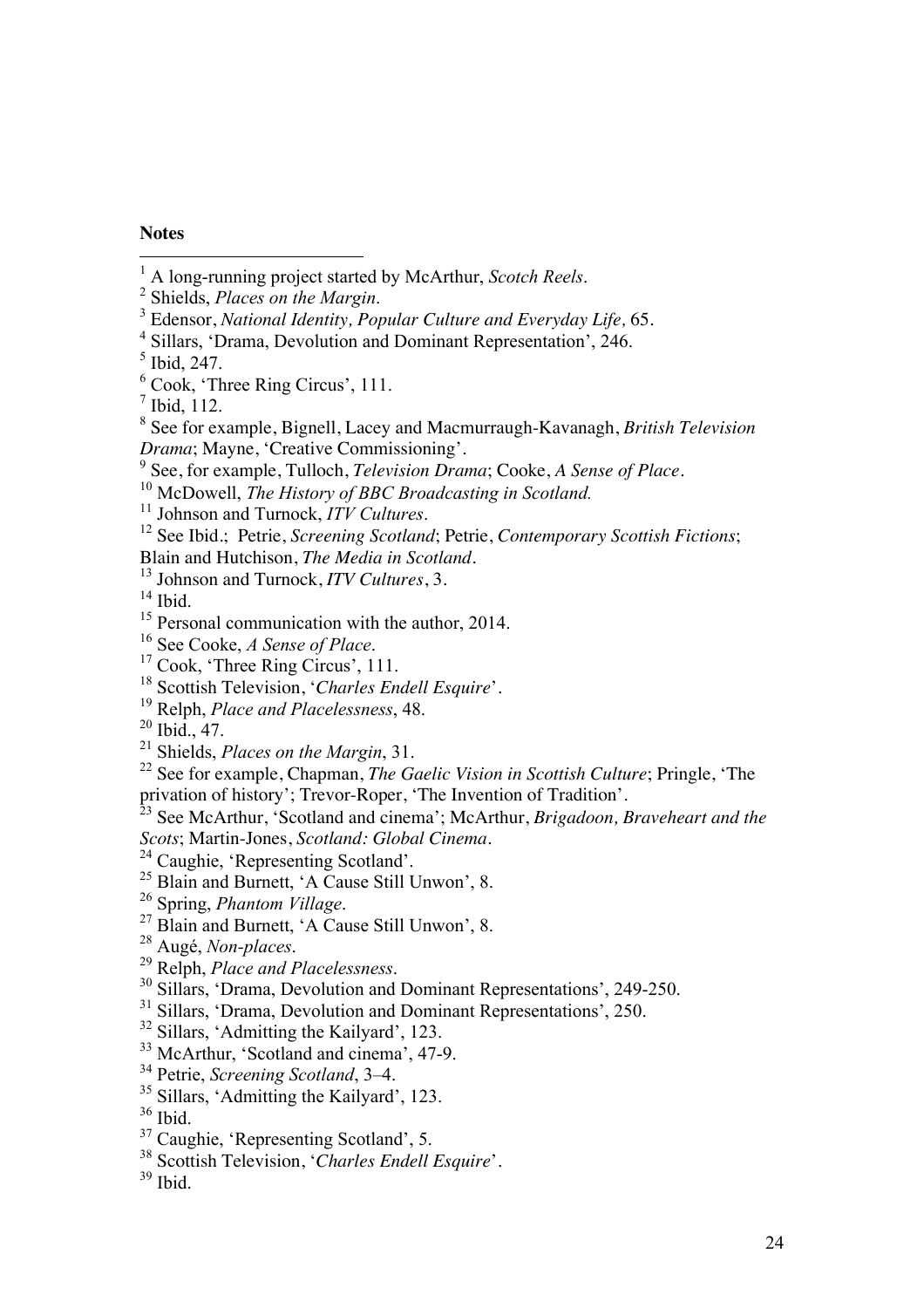$^{40}$  Ibid.

 $41$  Ibid.

- $42$  Ibid.
- <sup>43</sup> Alvarado and Stewart, *Made for Television*, 85. <sup>44</sup> Love, Robert, Interview with author. <sup>45</sup> Ibid.
- 

- $^{46}$  Ibid.
- <sup>47</sup> Spring, *Phantom Village*, 80.
- 
- <sup>49</sup> Sillars, *'Drama*, Devolution and Dominant Representations', 250.
- <sup>50</sup> O'Donnell, '"Nae Bevvying, Nae Skiving"', 126-127.
- <sup>51</sup> Cook, 'Three Ring Circus', 113.

# **Bibliography**

Alvarado, Manuel and John Stewart, *Made for Television: Euston Films*, London: BFI Publishing, 1985.

Augé, Marc, *Non-places: introduction to an anthropology of supermodernity*, London: Verso, 1995.

Bignell, Jonathan, Lacey, Stephen, and Macmurraugh-Kavanagh, Madeleine,eds., *British Television Drama: Past, Present and Future,* Basingstoke: Palgrave, 2000.

Blain, Neil, and Kathryn Burnett, 'A Cause Still Unwon: The Struggle to Represent Scotland', in *The Media in Scotland* eds. Neil Blain and David Hutchison, 3-19, Edinburgh: Edinburgh University Press, 2008

Blain, Neil and David Hutchison, David (eds.), *The Media in Scotland,* Edinburgh: Edinburgh University Press, 2008.

Caughie, John, 'Representing Scotland: New Questions for Scottish Cinema', in *From Limelight to Satellite: A Scottish film book*, ed. Eddie Dick, 13-30, Glasgow/London: Scottish Film Council/British film Institute, 1990.

Chapman, Malcolm, *The Gaelic Vision in Scottish Culture*, London: Croom Helm, 1978.

Cook, John R., 'Three Ring Circus: Television Drama about, by, and for Scotland', in *The Media in Scotland,* eds. Neil Blain and David Hutchison, 107-122, Edinburgh: Edinburgh University Press, 2008.

Cooke, Lez, *A Sense of Place: Regional British Television Drama, 1956-82*, Manchester: Manchester University Press, 2012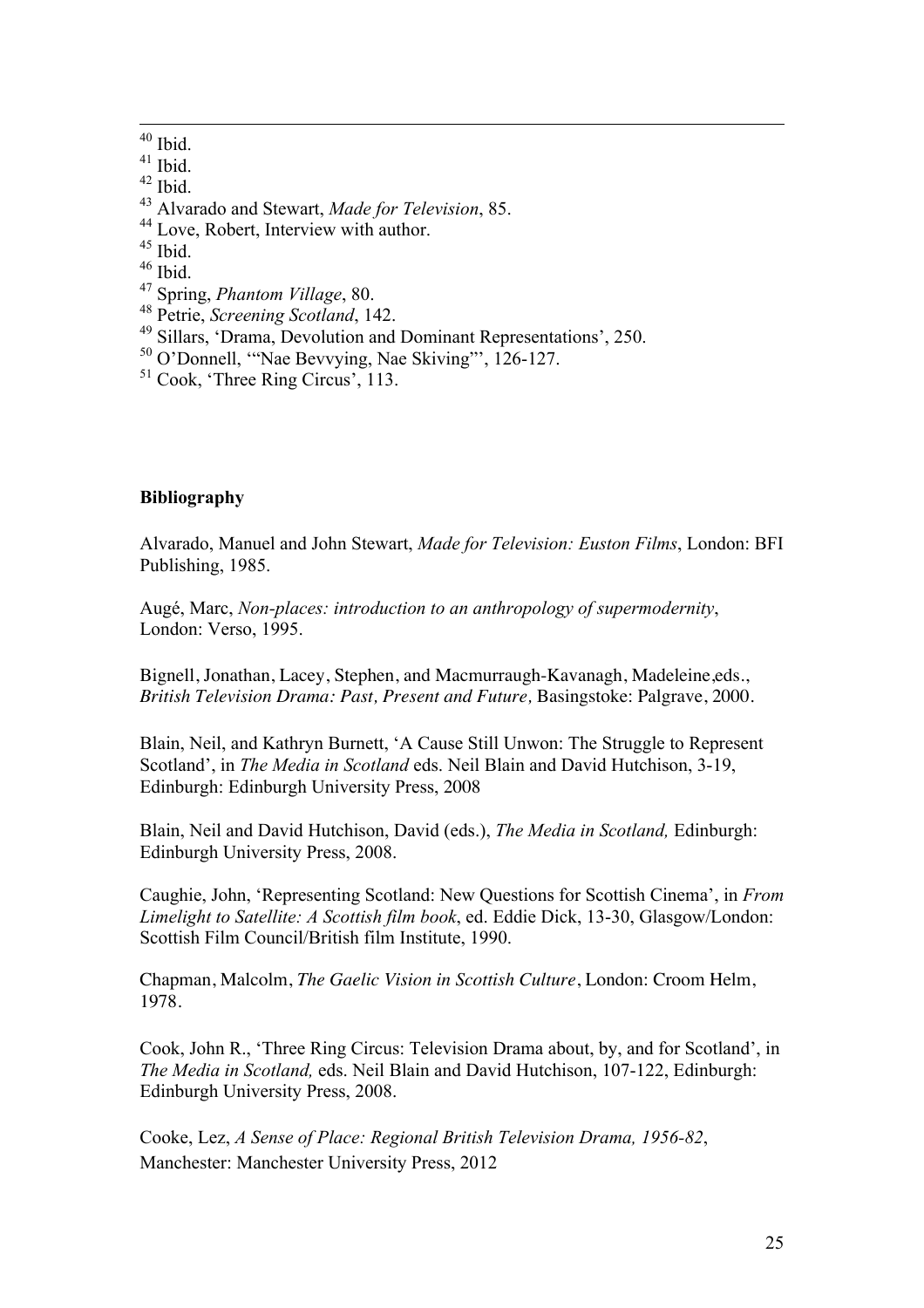Edensor, Tim, *National Identity, Popular Culture and Everyday Life*, Oxford: Berg, 2002.

Johnson, Catherine, and Rob Turnock (eds.), *ITV Cultures: Independent Television over fifty years*, Maidenhead: McGraw-Hill/Open University Press, 2005.

Kingsley-Long, Herbert and Alexander McArthur, *No Mean City,* London: Corgi, 1978 (1935).

Love, Robert, Interview with author, Glasgow, 15 March 2011

 $\overline{a}$ 

Martin-Jones, David, *Scotland: Global Cinema: Genres, Modes and Identities*, Edinburgh: Edinburgh University Press, 2009.

Mayne, Laura, ''Creative Commissioning': Examining the Regional Aesthetic in the Work of Channel 4's First Commissioning Editor for Fiction, David Rose', *Journal of British Cinema and Television* 9, no. 1 (2012): 40–57.

McArthur, Colin (ed.), *Scotch Reels: Scotland in Cinema and Television*, London: BFI, 1982.

McArthur, Colin, 'Scotland and cinema: the iniquity of the fathers' in *Scotch Reels: Scotland in Cinema and Television* ed. Colin McArthur, 40-69, London: BFI, 1982.

McArthur, Colin, *Brigadoon, Braveheart and the Scots: Distortions of Scotland in Hollywood Cinema*, London: I. B. Tauris, 2003.

McDowell, William, *The History of BBC Broadcasting in Scotland, 1923-1983*, Edinburgh: Edinburgh University Press, 1992.

O'Donnell, Hugh, '"Nae Bevvying, Nae Skiving": Language and Community in the Scottish Soap Opera', in *The Media in Scotland* eds. Neil Blain and David Hutchison, 123-136, Edinburgh: Edinburgh University Press, 2008.

Petrie, Duncan, *Screening Scotland*, London: BFI Publishing, 2000.

Petrie, Duncan, *Contemporary Scottish Fictions: Film, Television and the Novel*, Edinburgh: Edinburgh University Press, 2004.

Pringle, Trevor Robert, 'The privation of history: Landseer, Victoria and the Highland Myth', in *The Iconography of Landscape: Essays on the symbolic representation, design and use of past environment* eds. Denis Cosgrove and Stephen Daniels, 142- 161, Cambridge: Cambridge University Press, 1998.

Relph, Edward, *Place and Placelessness*, London: Pion, 1976.

Shields, Rob, *Places on the Margin: Alternative Geographies of Modernity*, London: